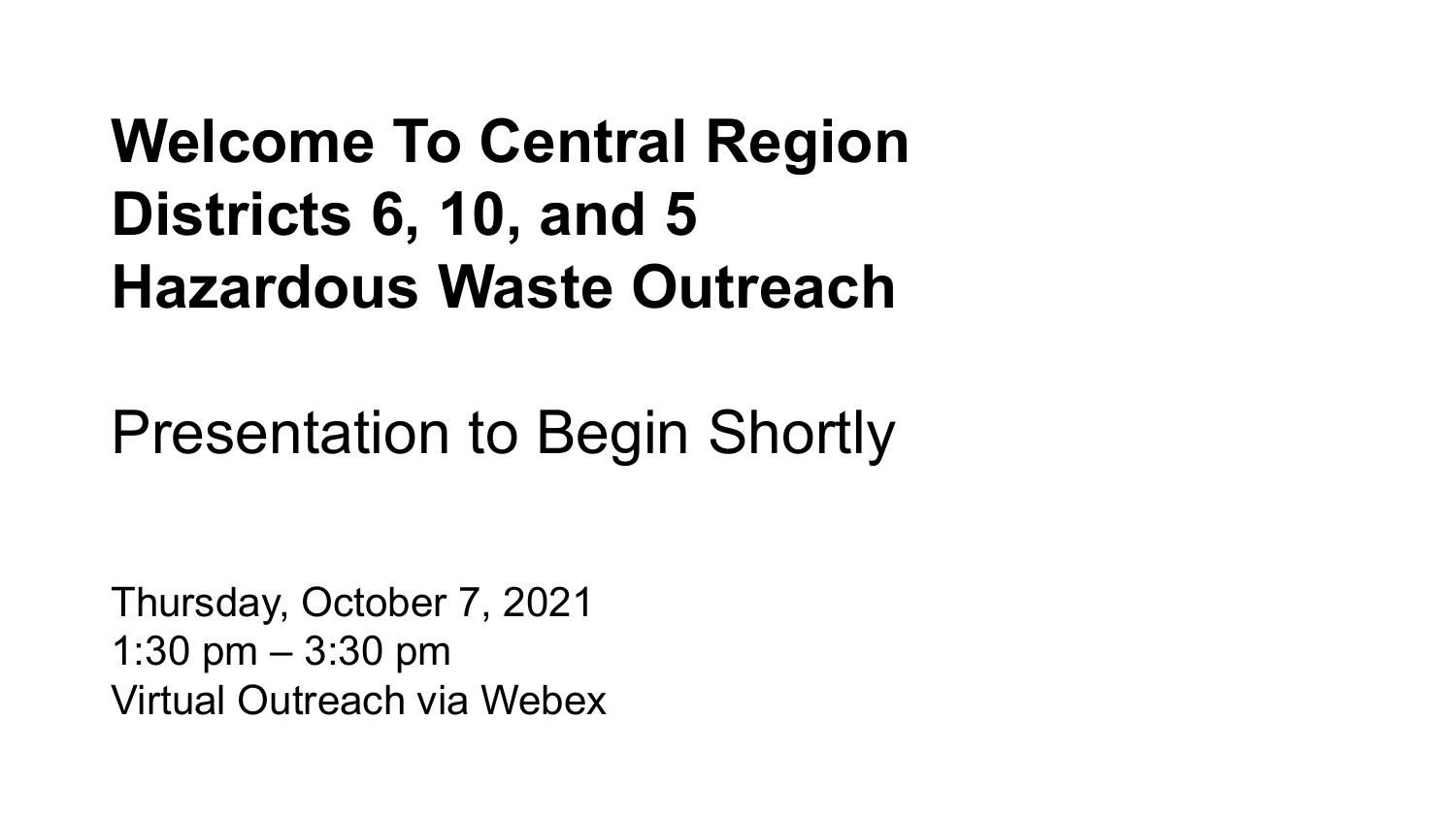# **Title VI**

Caltrans ensures that no person in the state of California is excluded from participation in, denied benefits of, or otherwise subjected to discrimination in Caltrans programs, policies, procedures, activities, and services on the grounds of race, color, national origin, sex, age, or disability. For more information on Title VI of the Civil Rights Act of 1964 at Caltrans, please visit: <https://dot.ca.gov/programs/civil-rights/title-vi>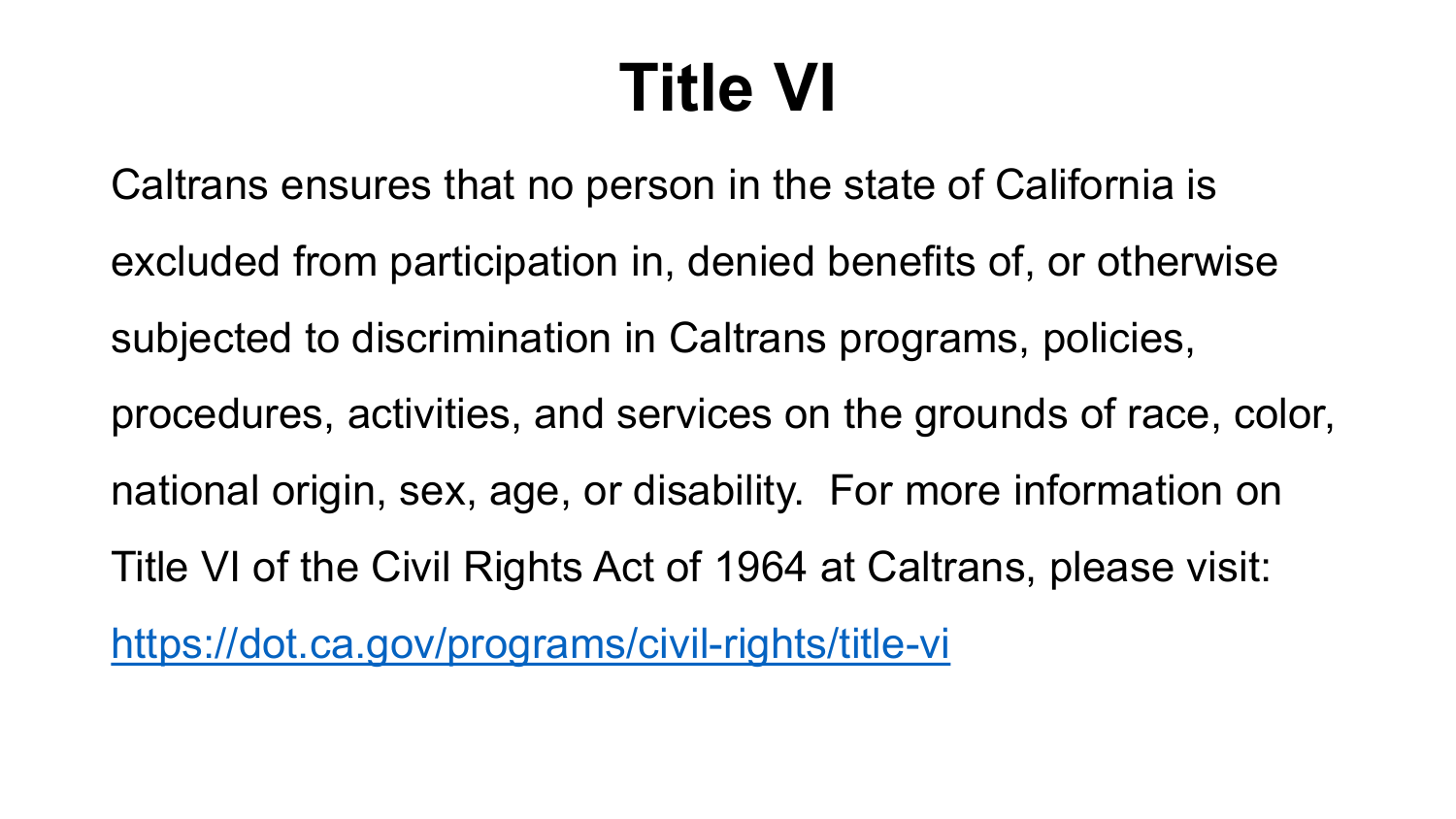# **Agenda**

- 1:00 PM Welcome & Purpose of the Outreach
- 1:10 PM Roundtable Introductions
- 1:30 PM Office of Civil Rights & Small Business Liaison
- 1:40 PM Calmentor
- 1:50 PM Contract Overview and DPAC Updates
- 2:30 PM Questions and Answer Session
	- \*Official responses to be posted on the DPAC Website
- 3:30 PM Adjourn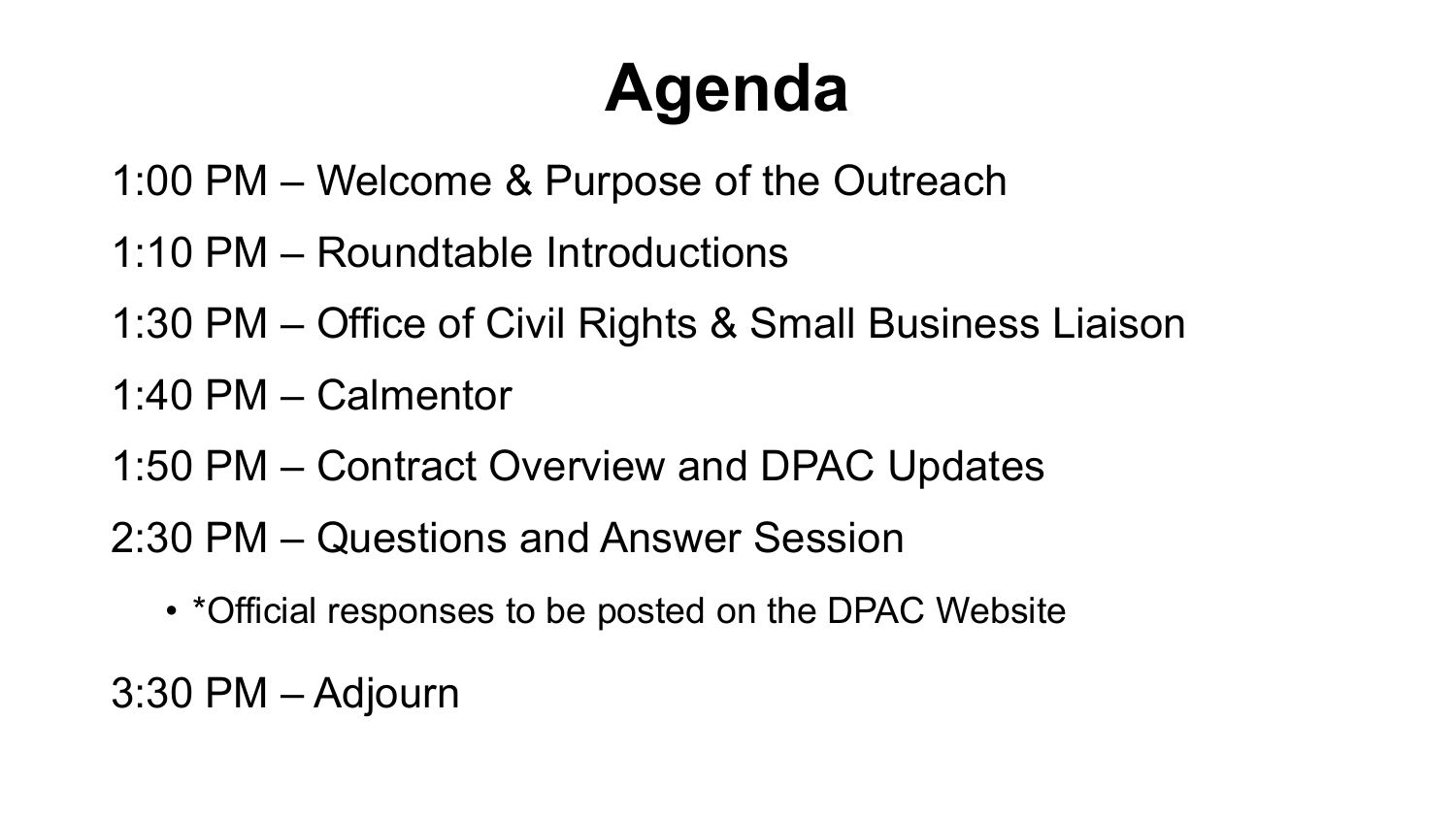# **DPAC**

Anup Singh DPAC Coordinator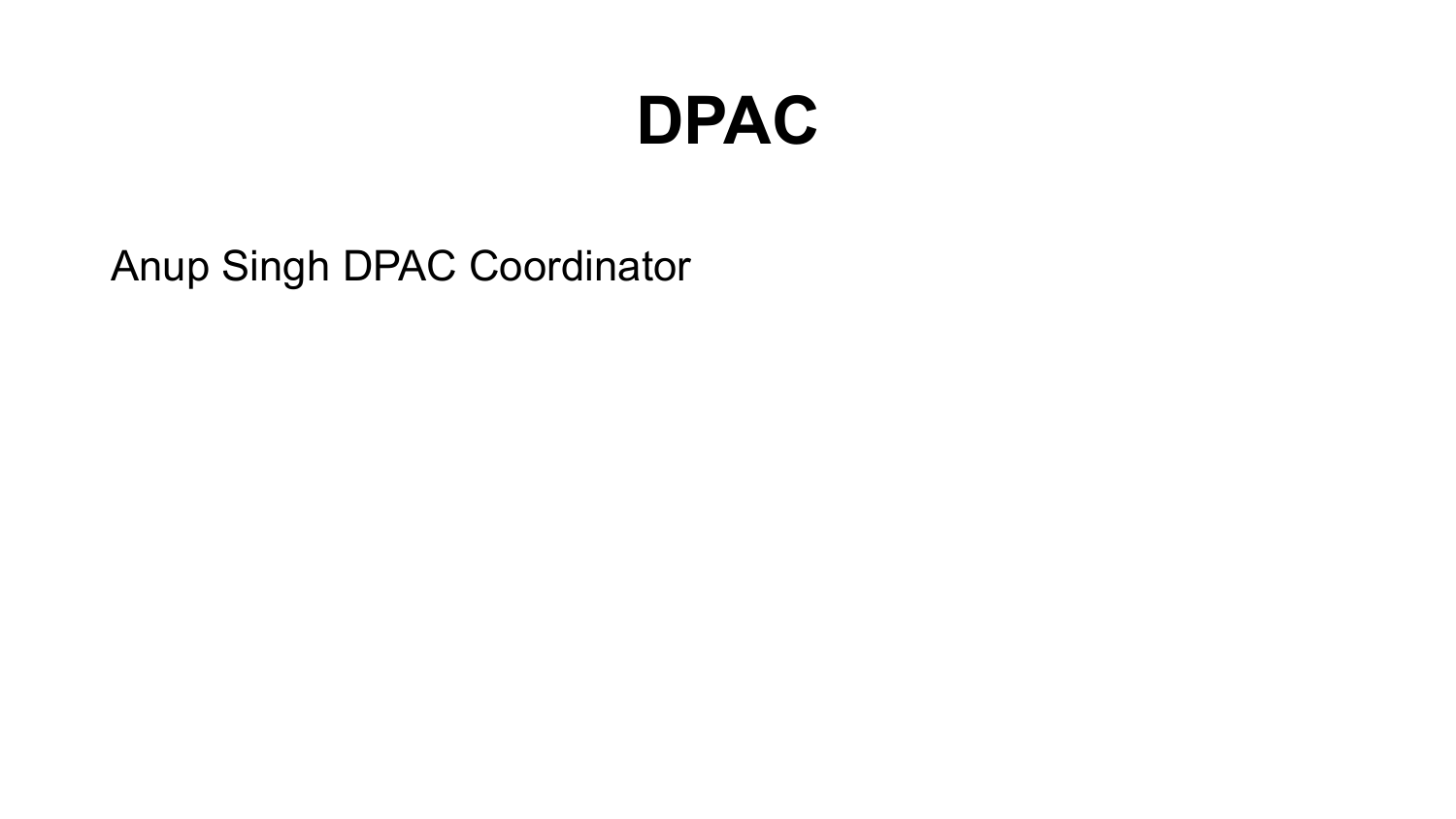# **Consultant Roundtable Introduction**

- Participant's name and firm title
- Services your firm provides/Personnel Current Certifications
- Are you a DBE/DVBE Consultant/Sub-Consultant?
- About Your Firm:
	- Prime or sub-consultant and
	- Primes to possibly host teaming WebEx?
- Goal for attending this event (for non-Caltrans participants)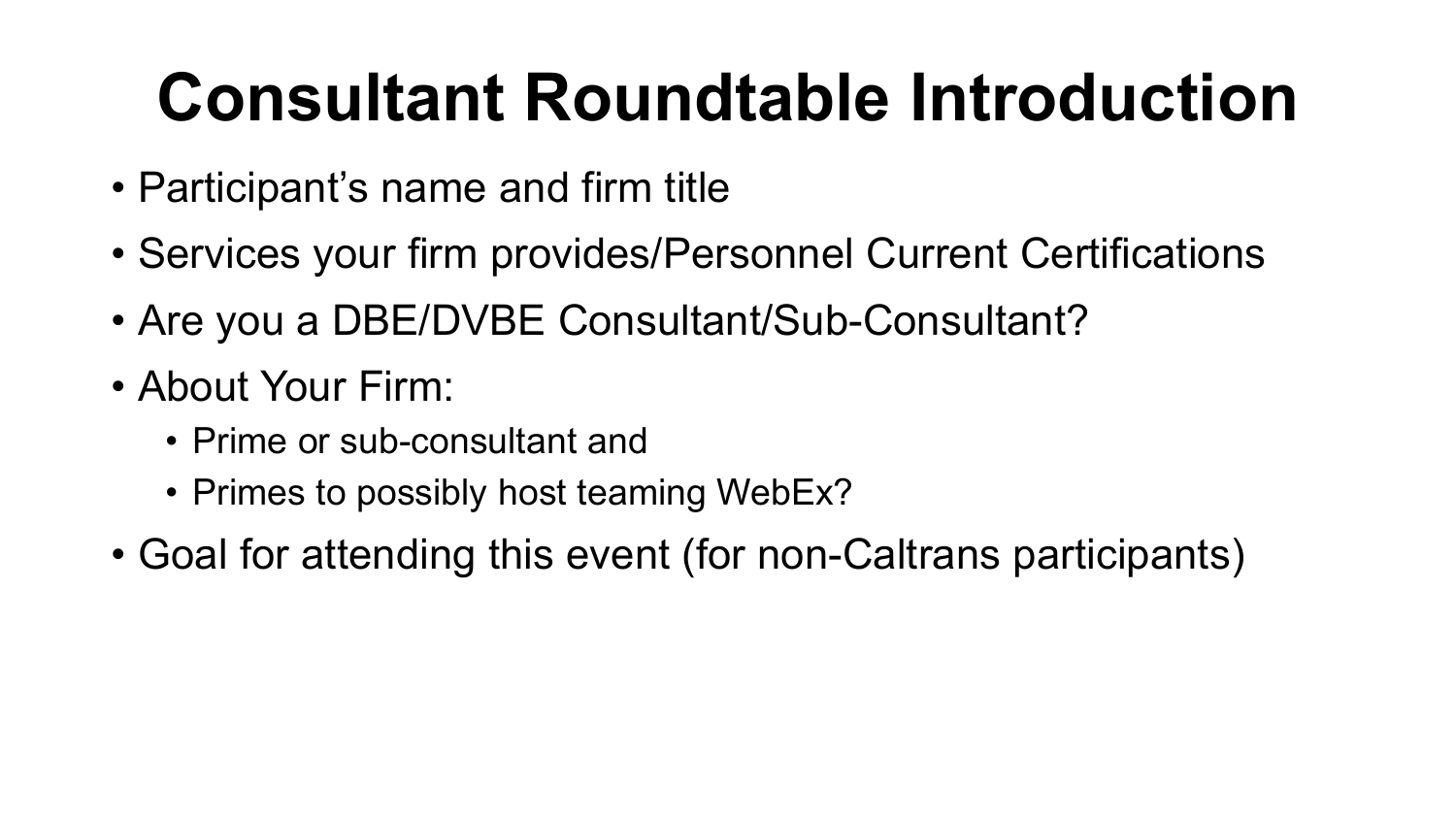# **Purpose of this Outreach**

General Information Sharing

Office of Civil Rights Opportunity

**Calmentor** 

Gen Environmental SOW & Classifications DPAC Updates

Networking and Partnering Opportunities

Question and Answer Session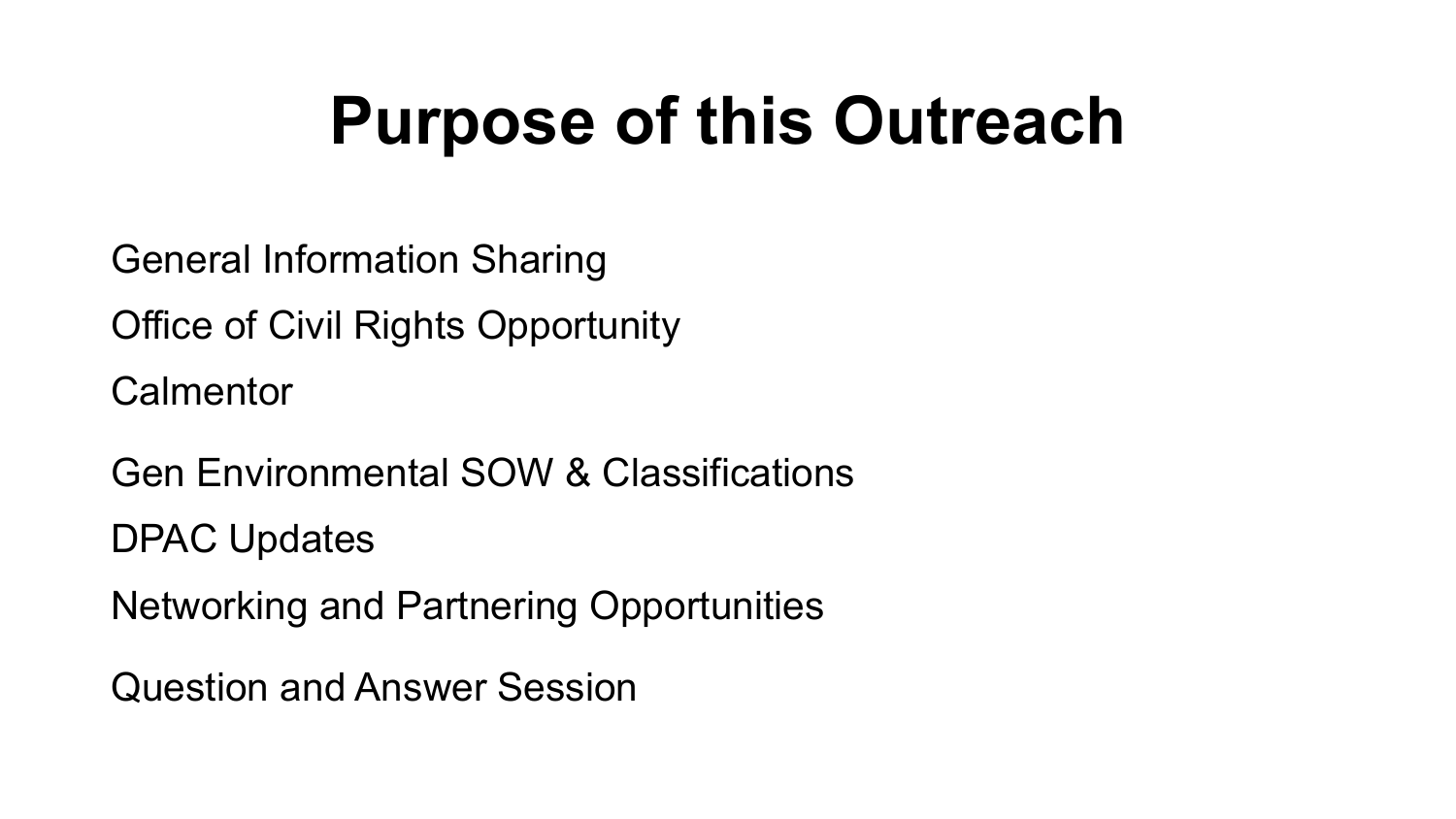# **Disclaimers**

The information provided in this event does not constitute a solicitation or offer of any contract with Caltrans.

For this outreach, the scope of work, duties, contract amount, schedule, and all aspects of the contract are not final.

Information provided is preliminary and subject to change.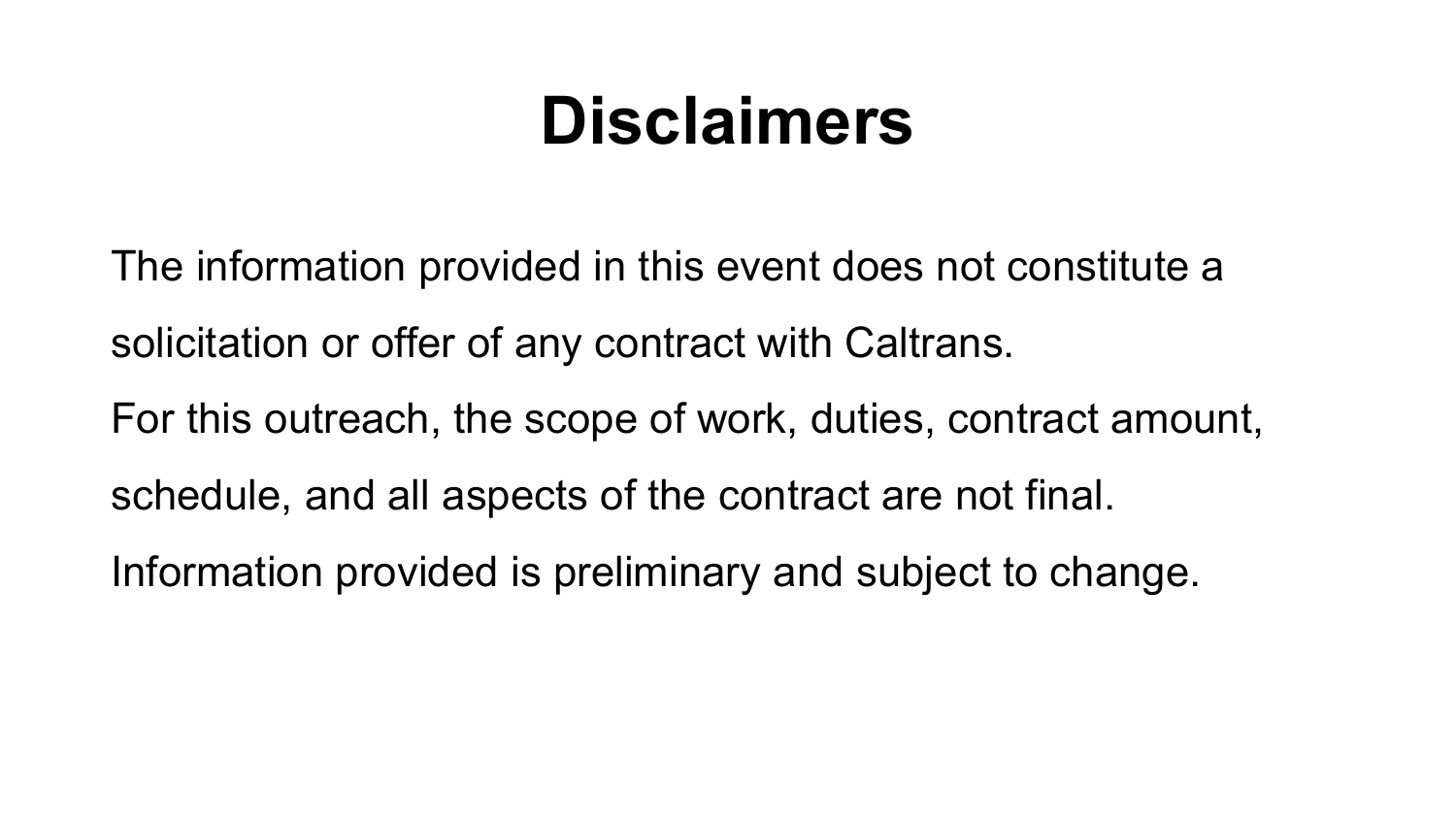# **District Small Business Liaisons**

District 10 (Stockton) Bob Adams (209) 948-7855 [Bob.Adams@dot.ca.gov](mailto:Bob.Adams@dot.ca.gov)

District 6 (Fresno) Chloe Doyle (559) 908-0269 [Chloe.Doyle@dot.ca.gov](mailto:Chloe.Doyle@dot.ca.gov) 

Jessica Biro District 5 (San Luis Obispo) (805) 849-3818 [Jessica.Biro@dot.ca.gov](mailto:Jessica.Biro@dot.ca.gov)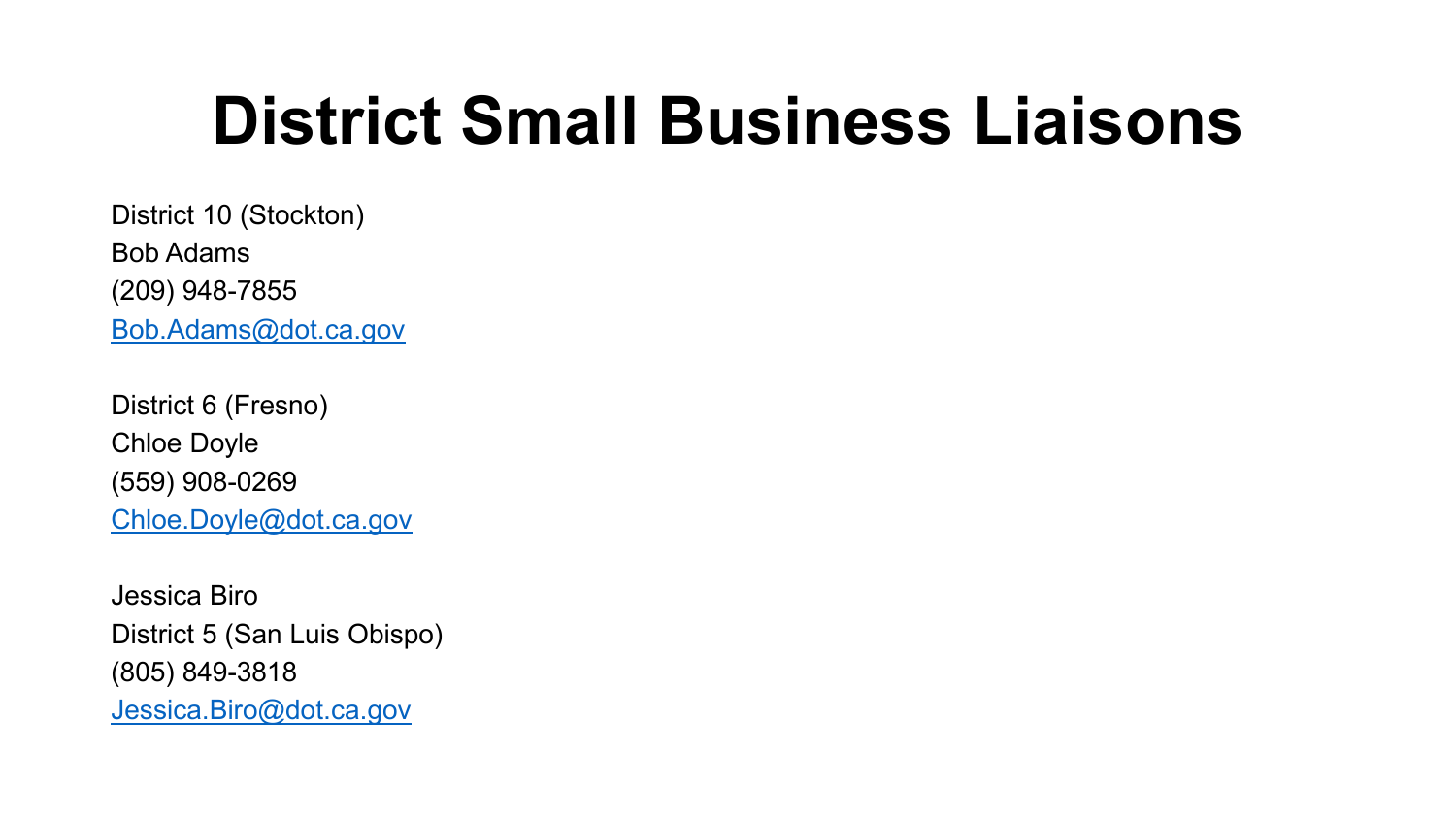# **Office of Civil Rights (OCR)**

Disadvantaged Business Enterprise (DBE) Program Overview

DBE Eligibility & Certification Process

NEW Proposed DBE Statewide Goal – 22.2%

DBE Participation Goal: 13-19%

DBE Questions?

- Contact the DBE "Analyst of the Day" at (916) 324-1700 or [DBE.certification@dot.ca.gov](mailto:DBE.certification@dot.ca.gov)
- Email the OCR Outreach Branch at [smallbusinessadvocate@dot.ca.gov](mailto:smallbusinessadvocate@dot.ca.gov) or visit <https://dot.ca.gov/programs/civil-rights>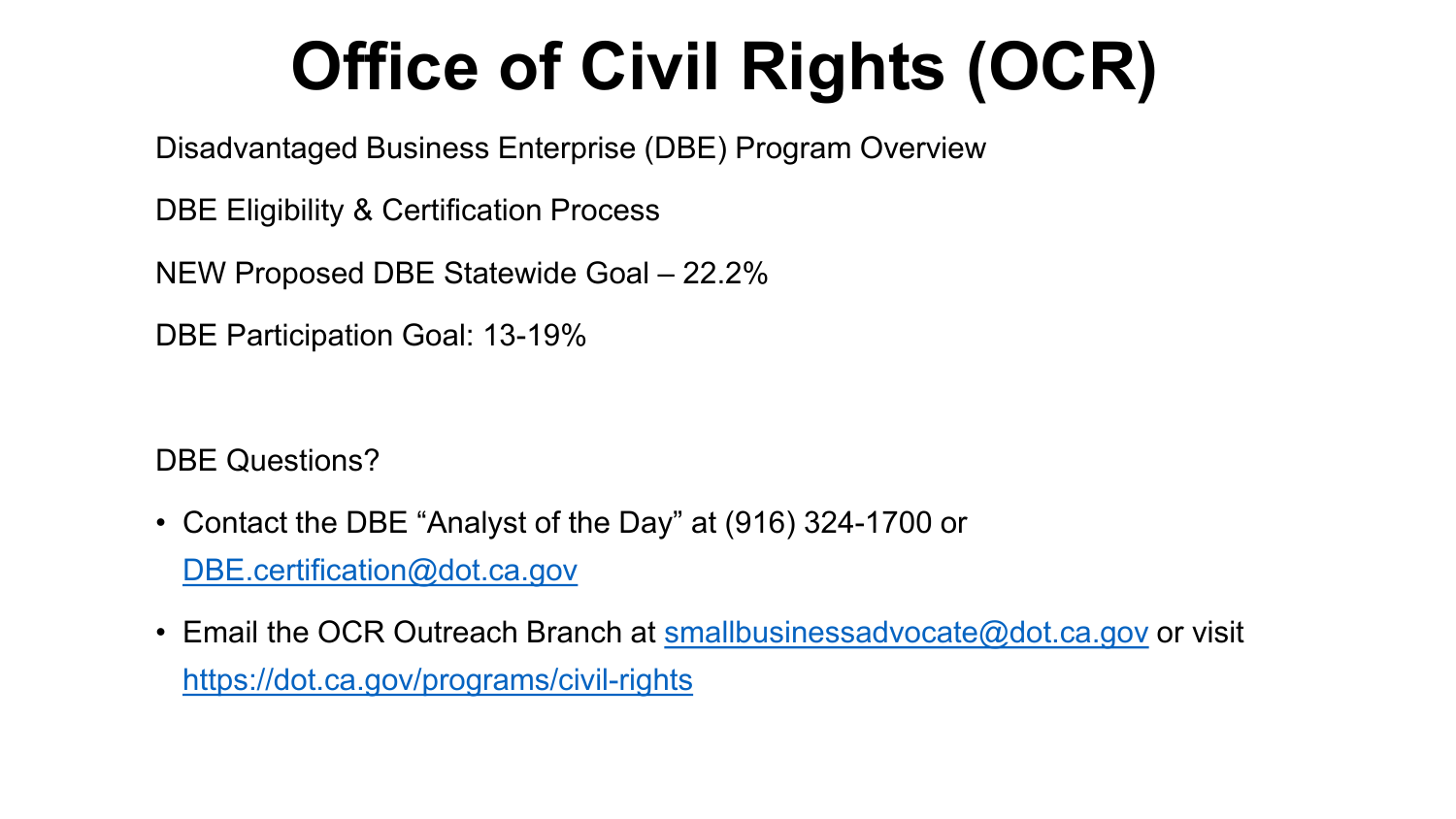## **DBE Program Overview DBE Eligibility**

- The business must be at least 51% owned by a socially and economically disadvantaged individual(s): Asian-Pacific, Black, Hispanic, Native American, Subcontinent Asian, Women
- The business's last 3-year average gross receipts cannot exceed \$23.98 million (varies by industry)
- Personal net worth of the disadvantaged owner(s) cannot exceed \$1.32 million
- Owner(s) duties must include managerial and operational control of the business
- Must be independently owned and operated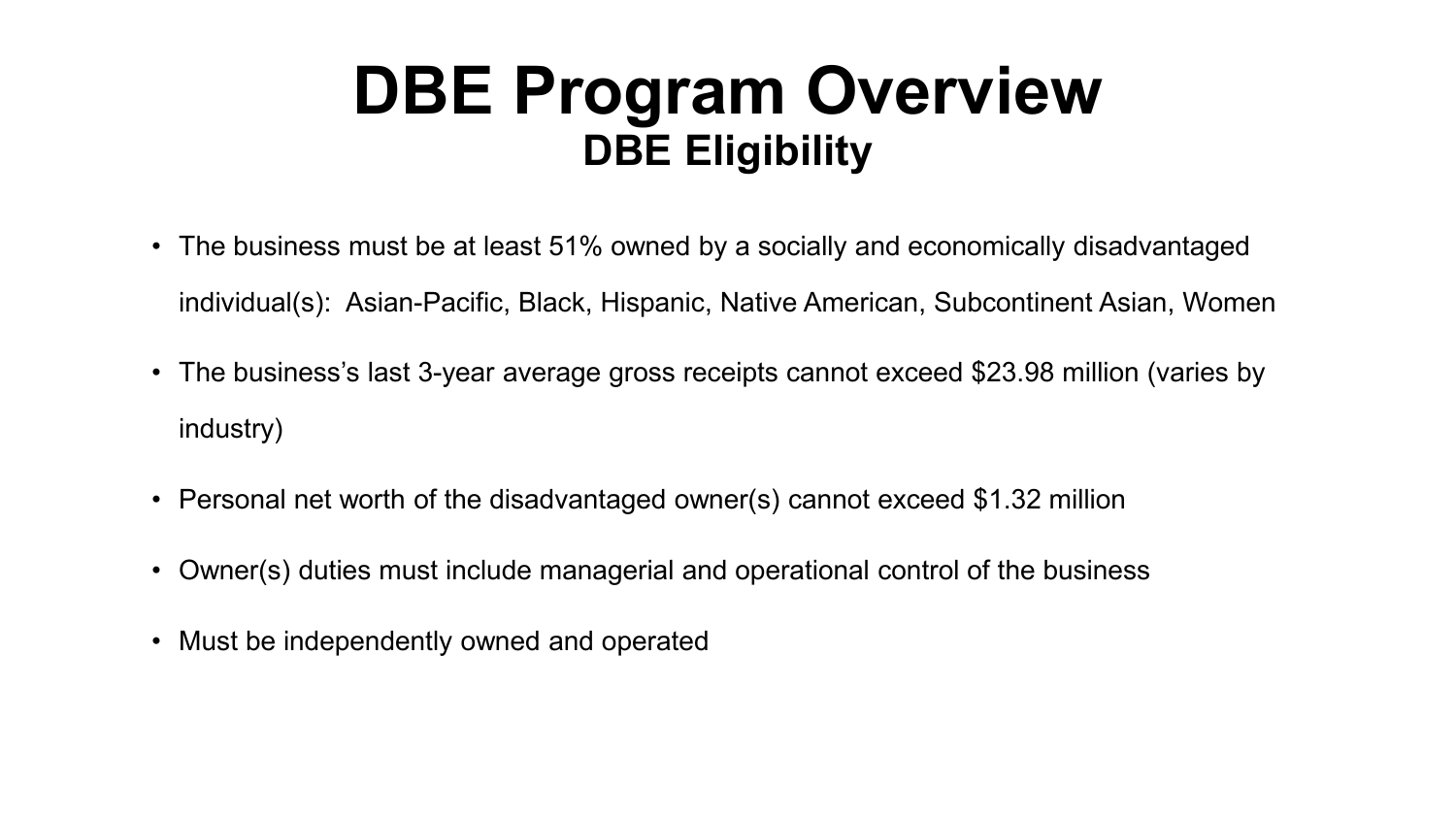## **DBE Program Overview DBE Certification Process**

- DBE paper application and the personal net worth statement
- OCR website for instructions and mailing address:

<https://dot.ca.gov/programs/civil-rights/dbe-certification-information>

- For DBE certification questions, call: (916)-324-1700 ask to speak to the Analyst of the Day . Or email them at: [DBE.Certification@dot.ca.gov](mailto:DBE.Certification@dot.ca.gov)
- DBE Program Overview, Certification and Contracting Video:

<https://www.youtube.com/user/CaltransD5>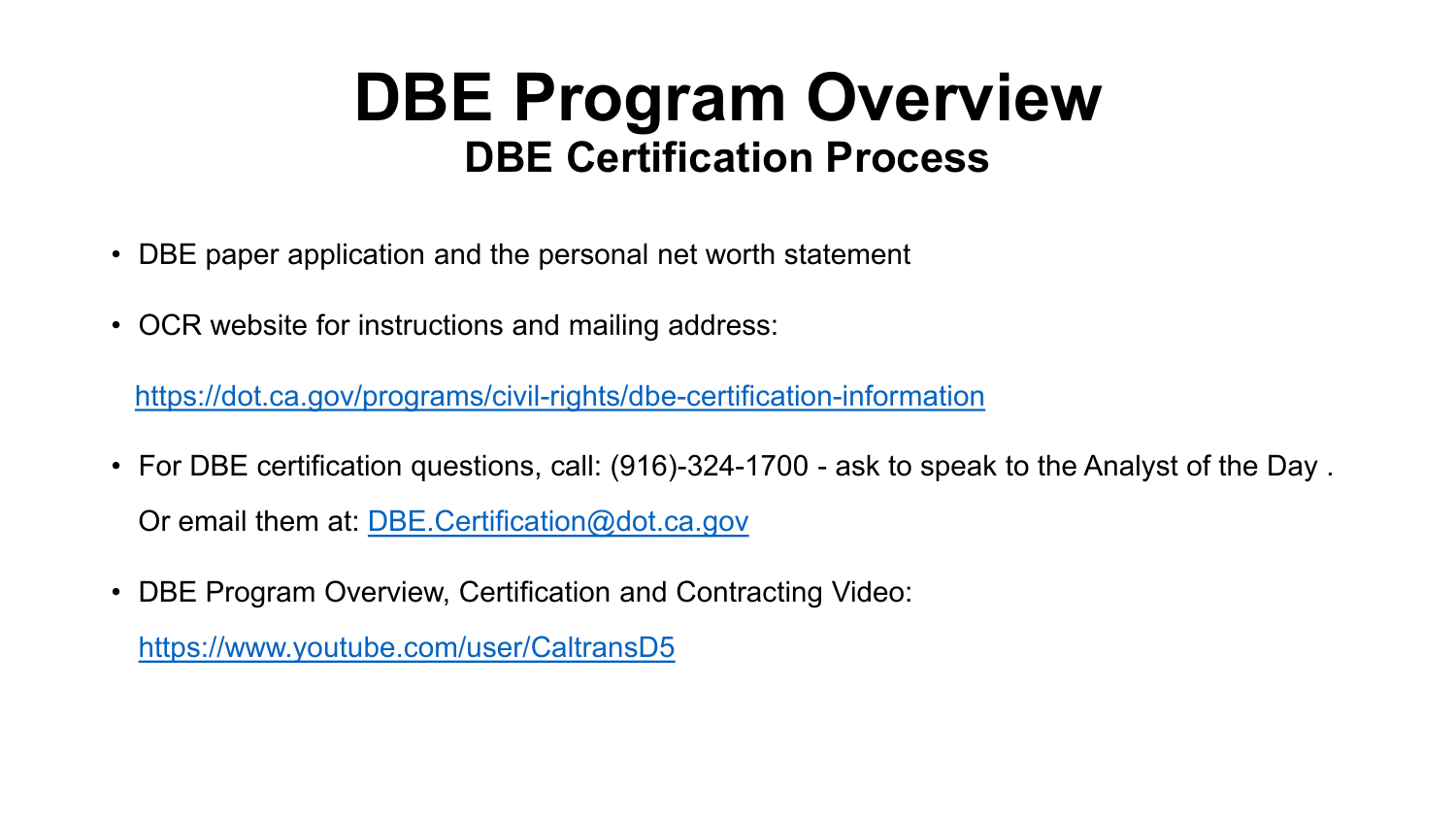## **Calmentor Program Overview**

- Caltrans Regional/District Consultant Services Unit (CSU) has implemented an Architectural & Engineering (A&E) mentor-protégé program, also known as "Calmentor".
- Partnering with the American Council of Engineering Companies (ACEC), the Calmentor Program promotes partnership with the private consulting industry
- The Calmentor Program is consistent with the Governor's Executive Order No. S-11-06 to encourage new businesses, grow existing businesses, and promote small and emerging business contracting with the State of California.
- Calmentor supports the participation of certified Small Business Enterprise (SBE), Disadvantaged Business Enterprise (DBE), and Disabled Veterans Business Enterprises (DVBE) firms in the Central Region.
- Voluntary participation in the program is through acceptance and screening of completed applications from mentors and protégés. Not a requirement of this RFQ solicitation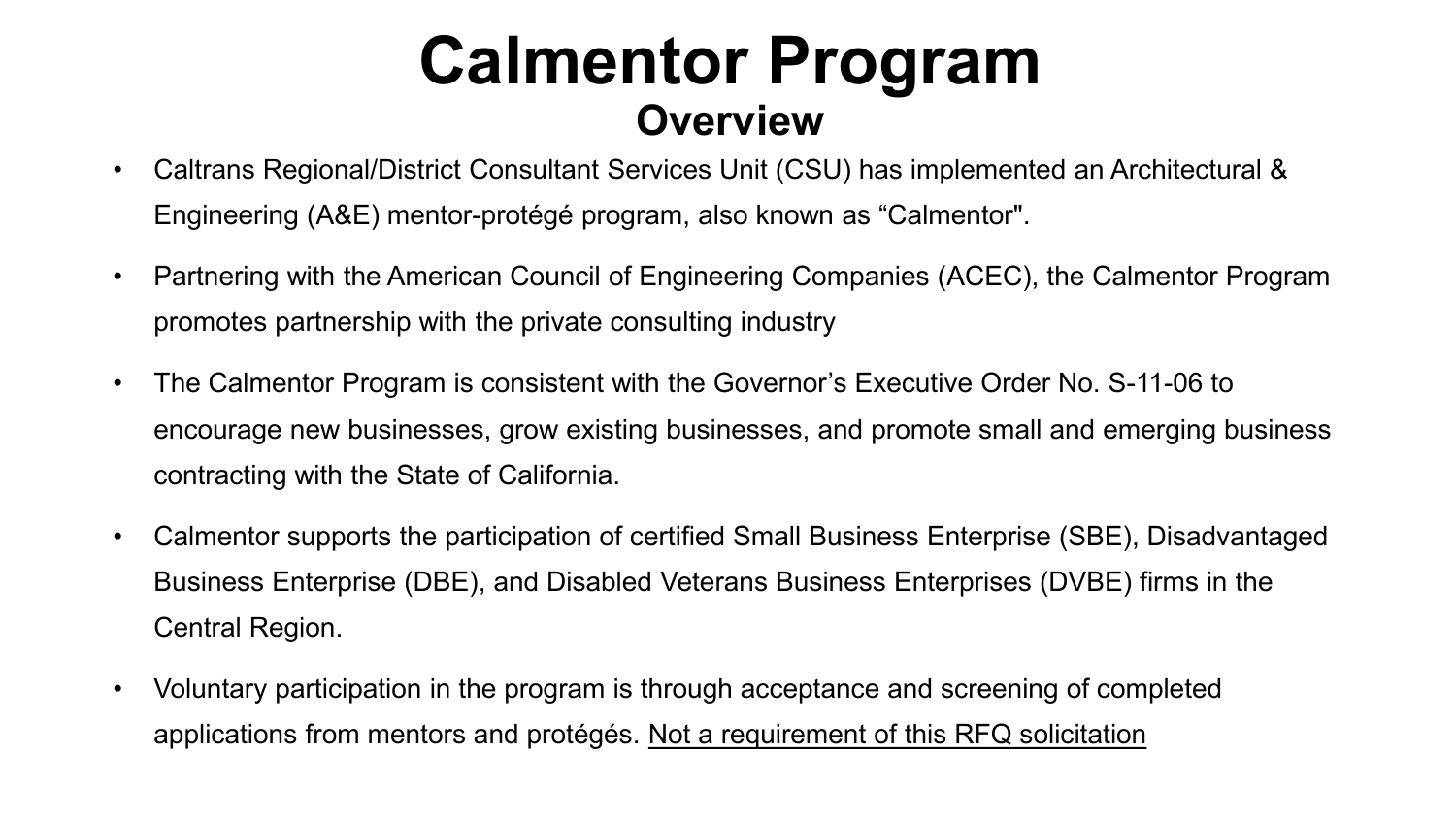## **Calmentor Program: Mission and Goals**

#### **Mission Statement**

The mission of the Calmentor Program is to increase the pool of small firms participating in transportation projects by

providing them opportunities to network and partner with larger, established firms.

#### **Goals and Objectives**

- Establish a mentoring Program that pairs small firms with larger, established firms in the same field of expertise
- Enhance the growth potential of small firms
- Ensure that both small and large firms have equal opportunities to participate in transportation projects
- Establish a clear, accessible entry point for small firms that want to do business with Caltrans or other public agencies
- Develop business relationships that foster new opportunities for both large and small firms
- Encourage small firms to obtain certification from appropriate agencies
- Increase the pool of small businesses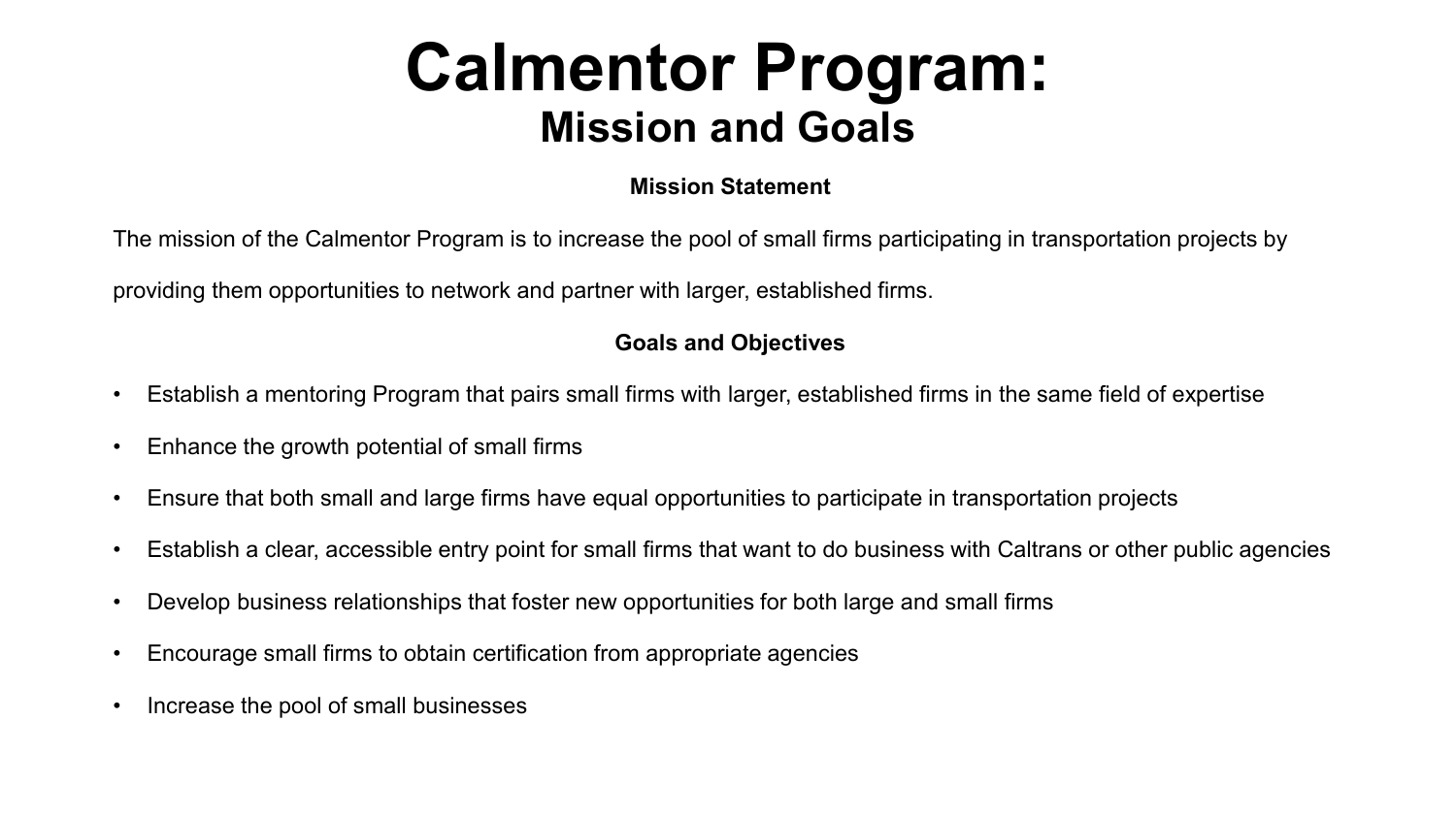## **Calmentor Program: Participants**

- Participants of the Program are Mentors, Protégés, Sponsors, and/or Steering Committee members.
- Mentors are large, established firms who are typically prime consultants willing to commit time to help small firms achieve their growth potential.
- Protégés are small firms who are seeking A&E contracts with Caltrans or other public agencies.
- Caltrans Region District CSU is the program's primary sponsor whose aim is to facilitate the growth of small firms.
- Any public or local organization may join to co-sponsor the Program.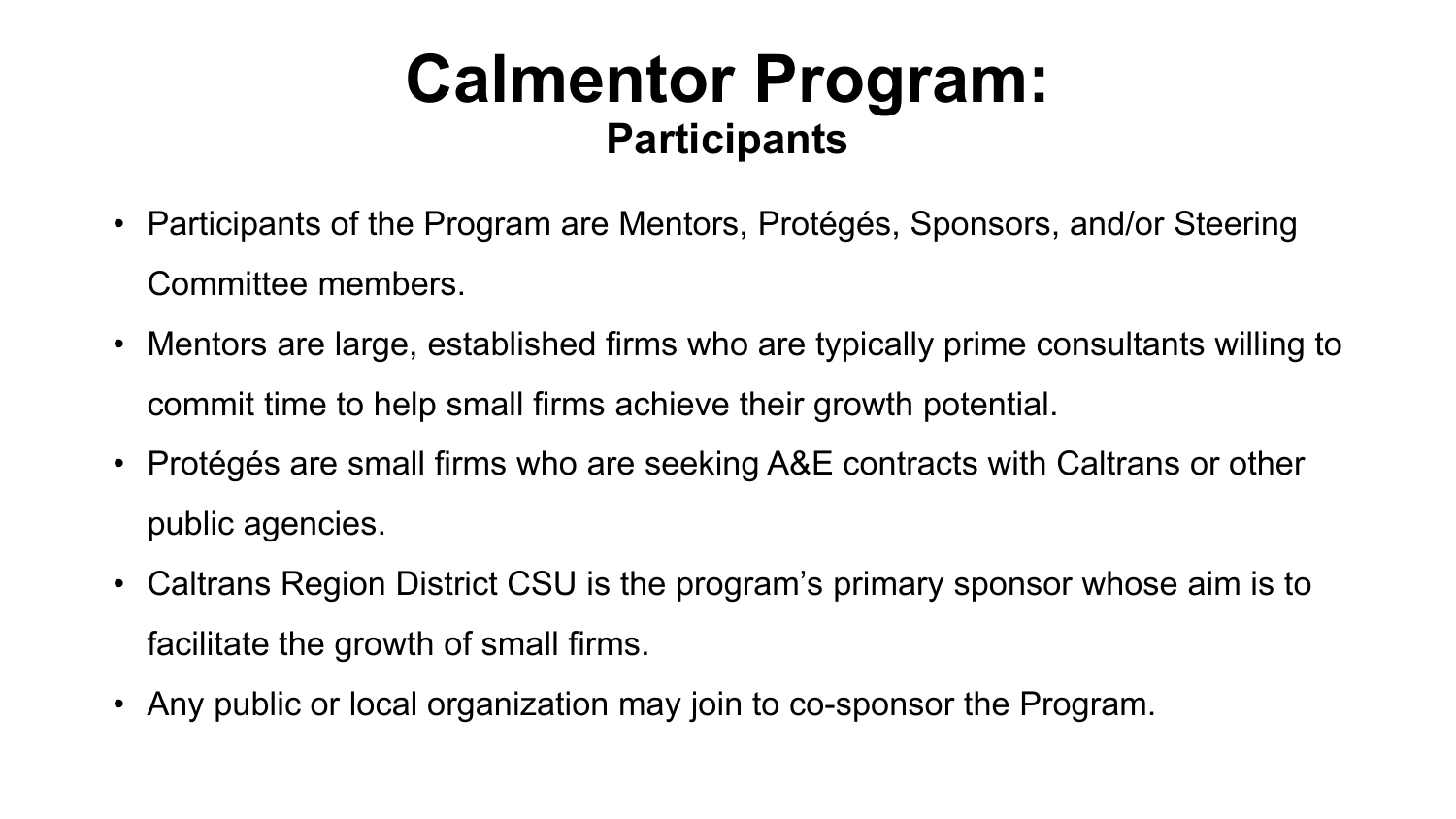## **Calmentor Program: Contact Information for Central Region**

#### **Public Sector Members**

• Camillo Prandini - Consultant Services, Caltrans CR

[Camillo.Prandini@dot.ca.gov](mailto:Camillo.Prandini@dot.ca.gov)

#### **Private Sector Members**

• Lori Goodwin

[Lori.Goodwin@nv5.com](mailto:Lori.Goodwin@nv5.com)

• Julianita Juaregui

[Julianita.Jauregui@stantec.com](mailto:Julianita.Jauregui@stantec.com)

#### **Central Region Calmentor Program**

• <https://dot.ca.gov/caltrans-near-me/district-6/district-6-programs/d6-calmentor>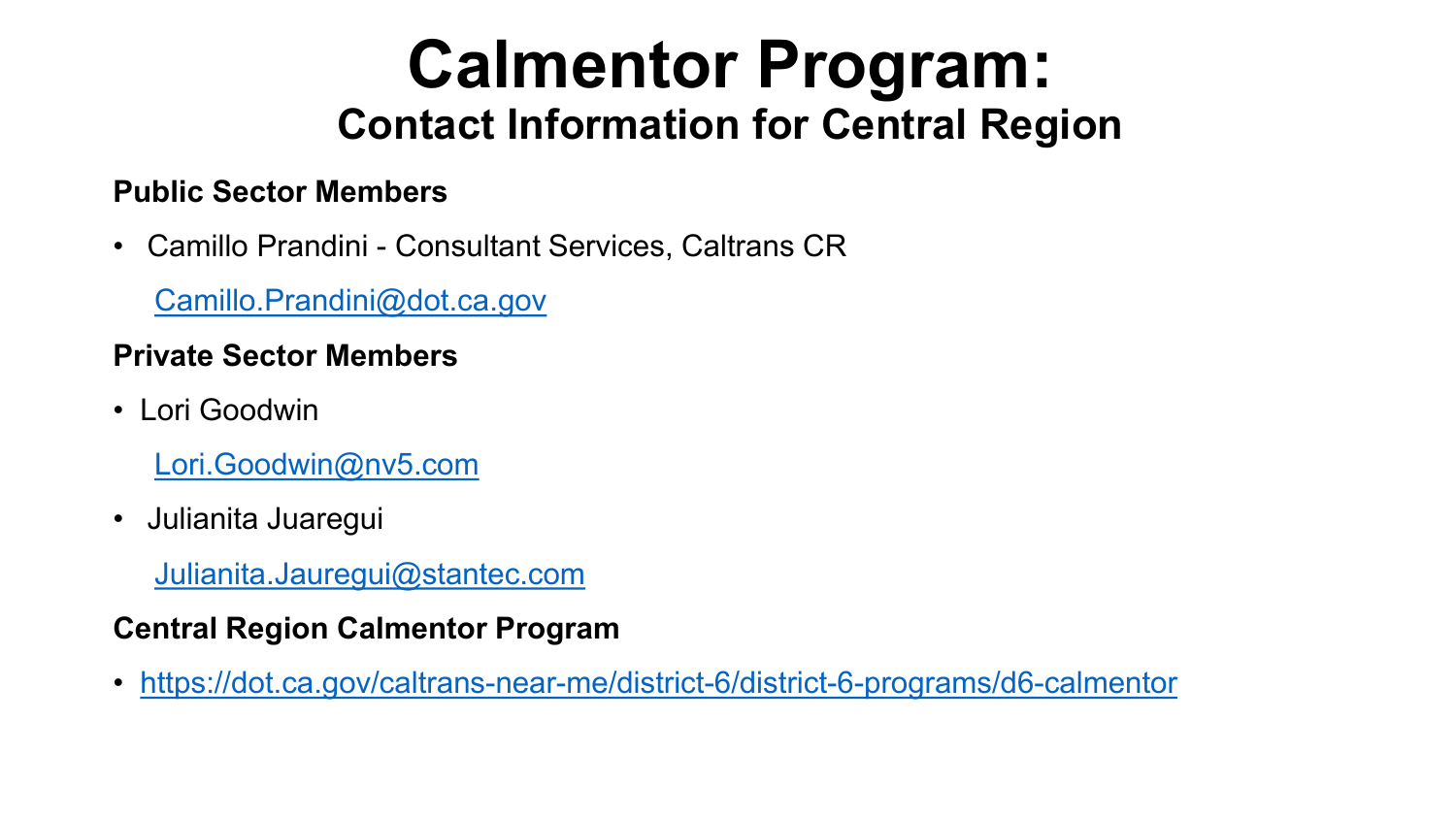# **Hazardous Waste Services**

**Three Contracts:**

**District 6 Presented by: Michael Leongson**

**District 5 Presented by: Karl Mikel**

**District 10 Presented by: Jonathan Schlee**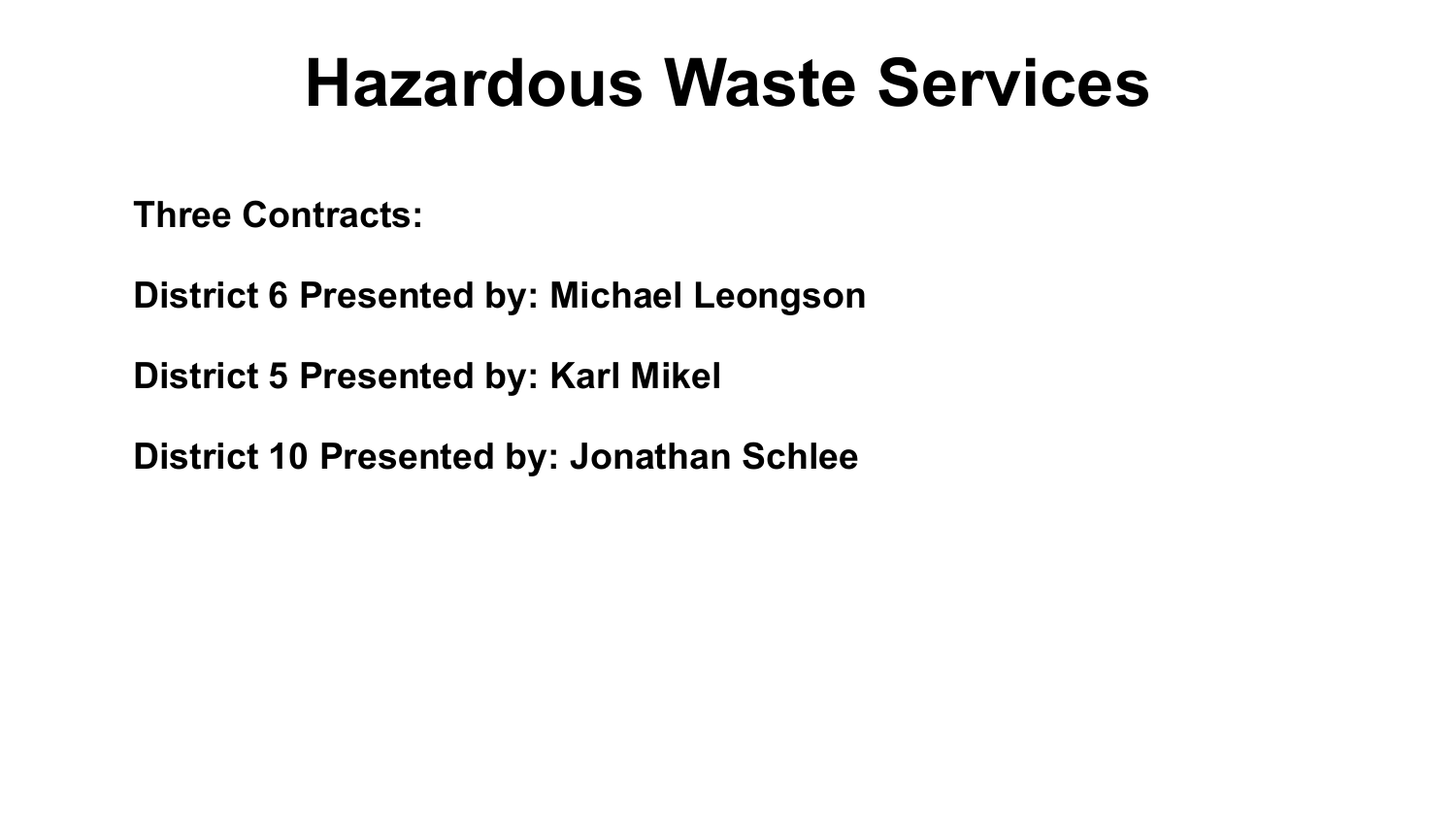# **General Information**

- **Location:** 3 Contracts: one for each of Caltrans Districts 5, 6 and 10
- **Scope:** The Consultant shall perform consultation, research, professional and technical services required for Hazardous Waste Investigations, on an on-call basis
- **Cost:** \$2.4 to \$3.3 Million each contract
- **Duration:** Contract term is 3 years
- **Existing Contract #:** 06A2542 (Covers all 3 districts)
- **Current Consultant:** Stantec Consulting Services, Inc.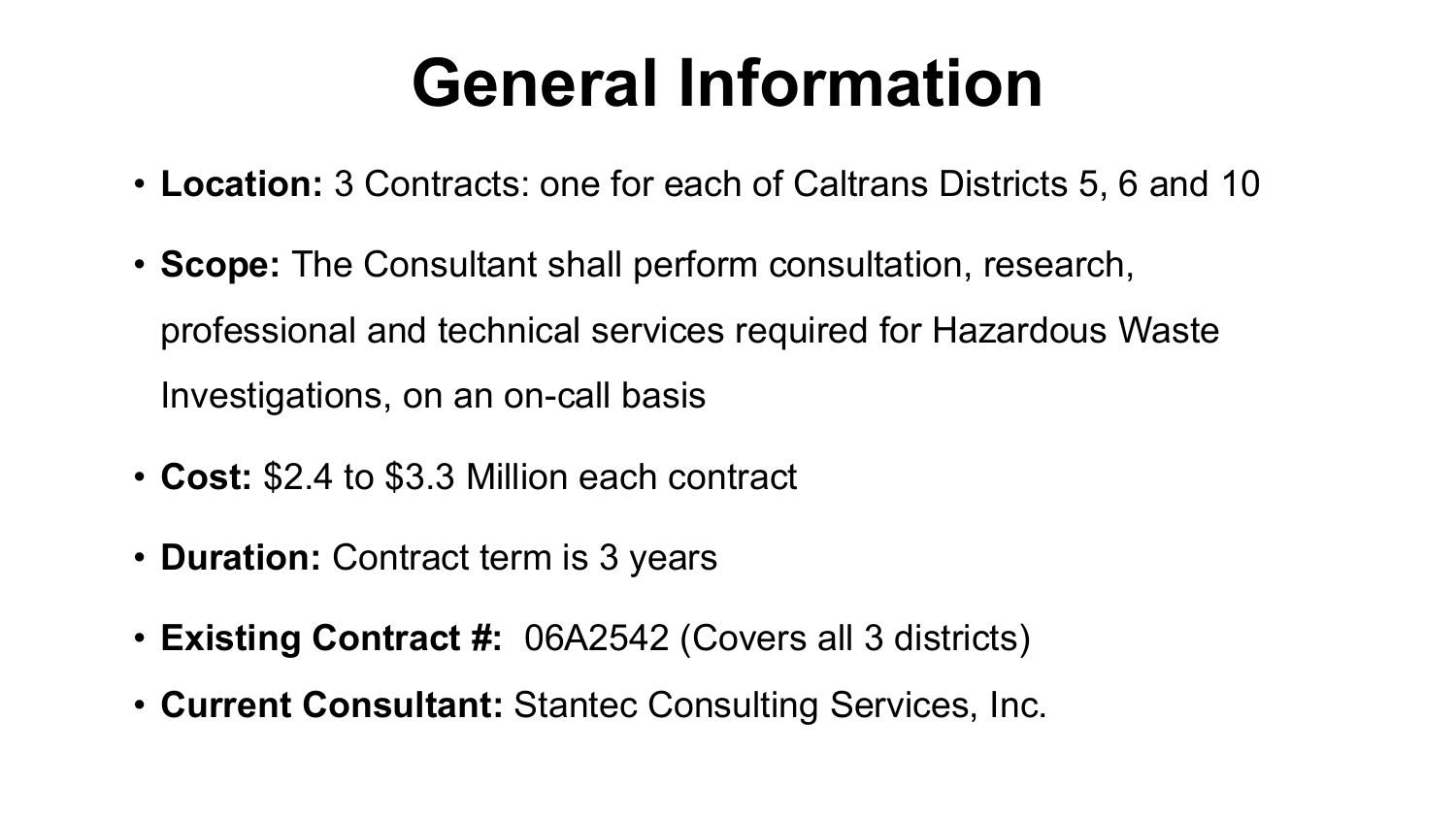# **Contract Services: Introduction**

Perform research, professional and technical services required for Hazardous Waste Site Investigation and Design Services, including, but not limited to, field sampling, analysis and reports on an "as-needed" basis to support the Department of Transportation (Caltrans)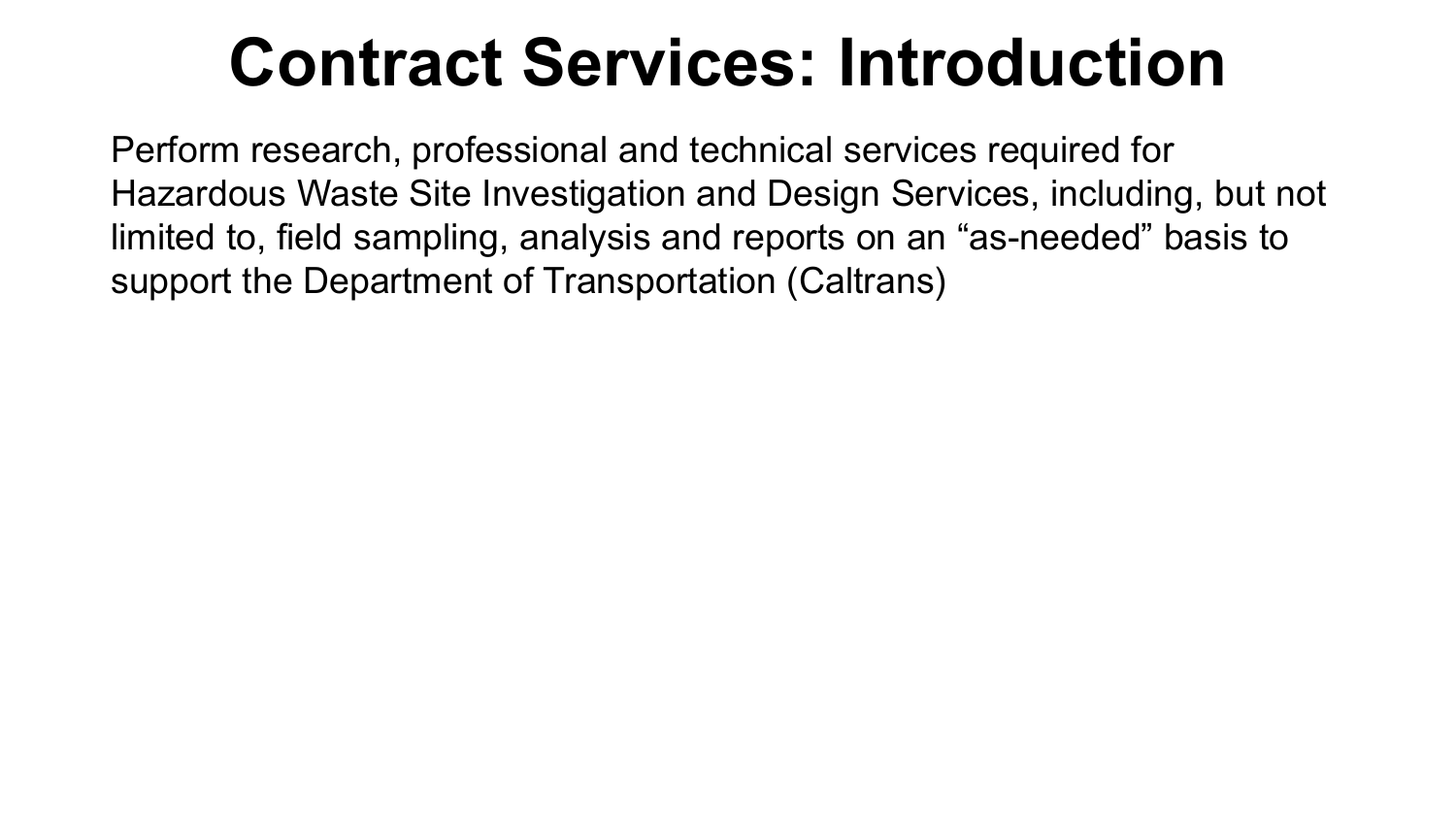# **Scope of Services**

#### **Deliverables include the following type of work, but not limited to:**

- Site Investigation,
- Remedial design work
- Phase I Environmental Site Assessments
- Site Investigation (Phase II)
- Aerially Deposited Lead Investigation, Limited site assessments and site investigations (Limited Phase I and Phase II)
- Caltrans' requirements for ISAs and PSIs are on the SER website
	- [https://dot.ca.gov/programs/environmental-analysis/standard-environmental-reference-ser/volume-1-guidance](https://dot.ca.gov/programs/environmental-analysis/standard-environmental-reference-ser/volume-1-guidance-for-compliance/ch-10-hazardous-materials-hazardous-waste-contamination)for-compliance/ch-10-hazardous-materials-hazardous-waste-contamination
- Risk assessments, hazardous materials surveys; record research and review; field review and survey; historic material research and review; submitting findings in a report; site characterizations
- Applying for and complying with regulatory permits; proposing and evaluating remedial alternatives or feasibility studies
- Exclusion of work: Implementation of remedial action or environmental cleanup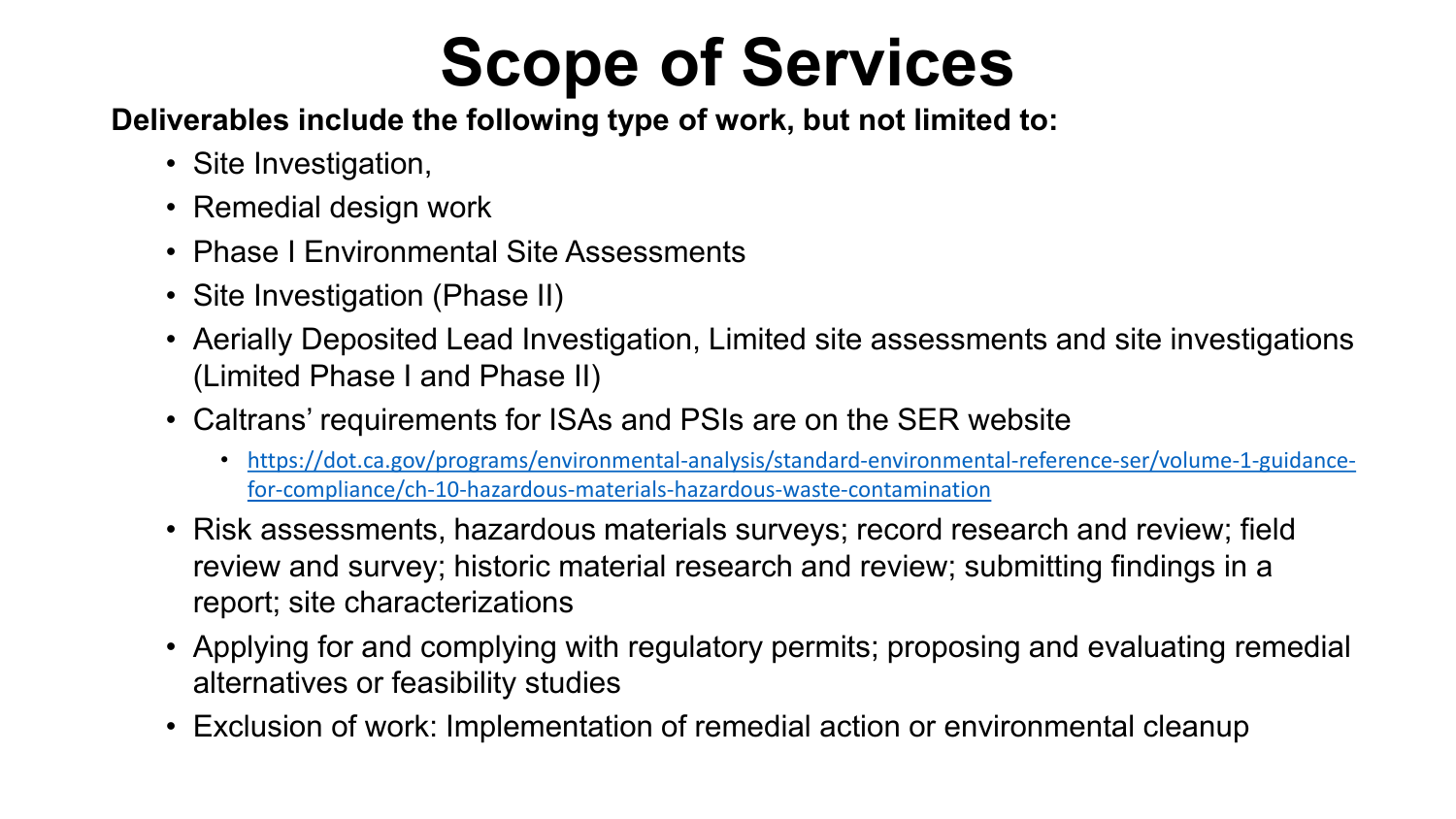- WBS 150.20.10 Hazardous Waste Initial Site Assessment/Investigation
- WBS 160.30.10 Surveys and Mapping For Environmental Studies
- WBS 160.30.15 Properly Access Rights for Environment/Engineering Studies
- WBS 165 Perform Environmental Studies and Prepare Draft Environmental Document (DED)
- WBS 165.10.35 Water Quality Studies
- WBS 165.10.80 Hazardous Waste Initial Site Assessment/Investigations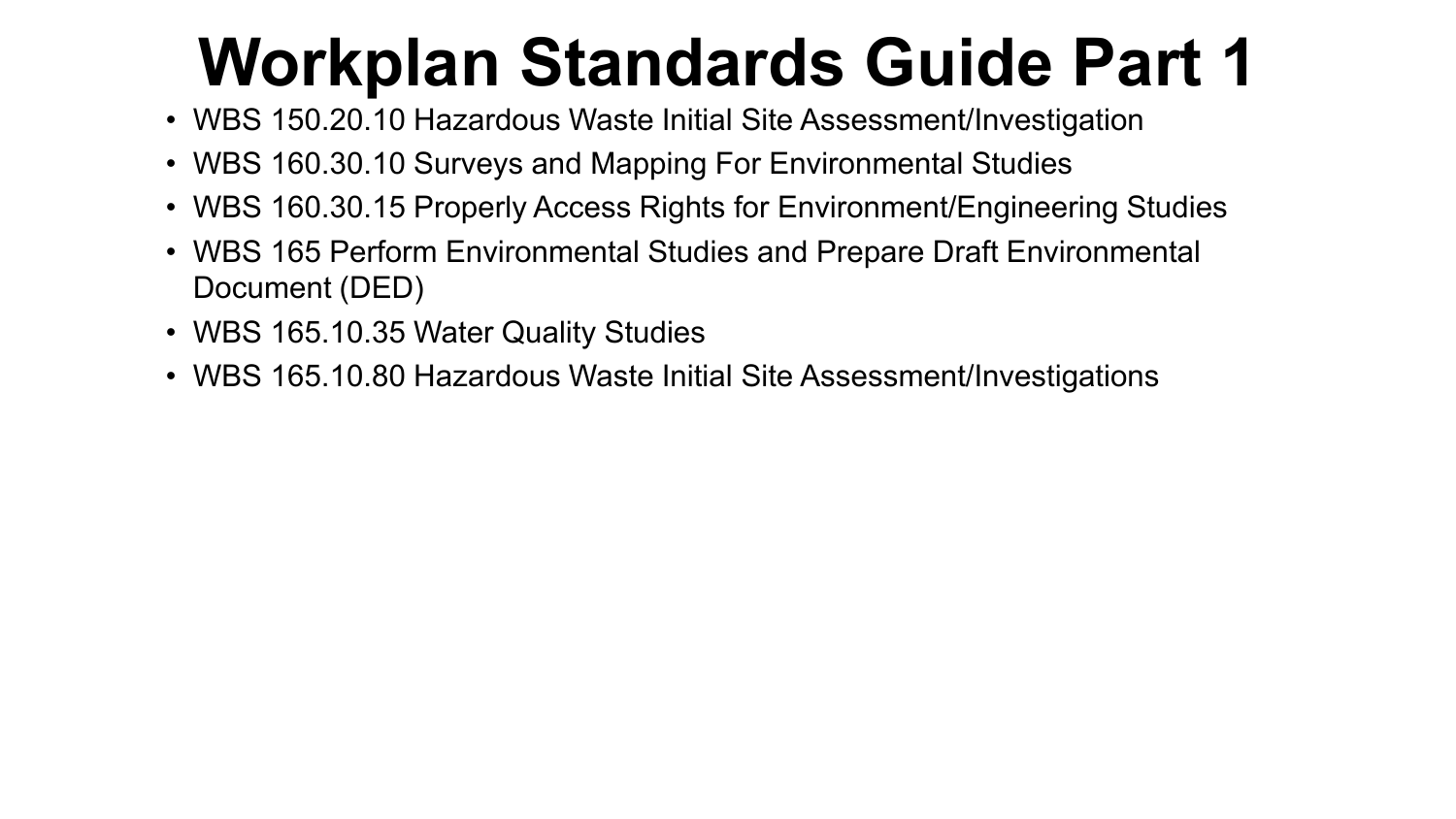- WBS 165.10.85 Hazardous Waste Preliminary Site Investigation
	- Prepare Work Plans
	- Prepare Health and Safety Plans
	- Provide Traffic Control
	- Perform Soil Gas Surveys and Surface Geophysics
	- Perform Trenching and Drilling
	- Provide Surveys, including using GPS equipment
	- Perform Well Installation, Development, and Destruction
	- Aerially Deposited Lead Investigations Data Evaluation
	- Activity Description
	- Perform Soil and Water Sampling
	- Perform Statistical Data Evaluation
	- Activity Description
	- Perform Soil and Water Sampling
	- Perform Statistical Data Evolution
	- Provide Laboratory Sample Handling and Testing, including using mobile Laboratories.
	- Perform Quality Assurance/Quality Control for Office, Field and Laboratory Services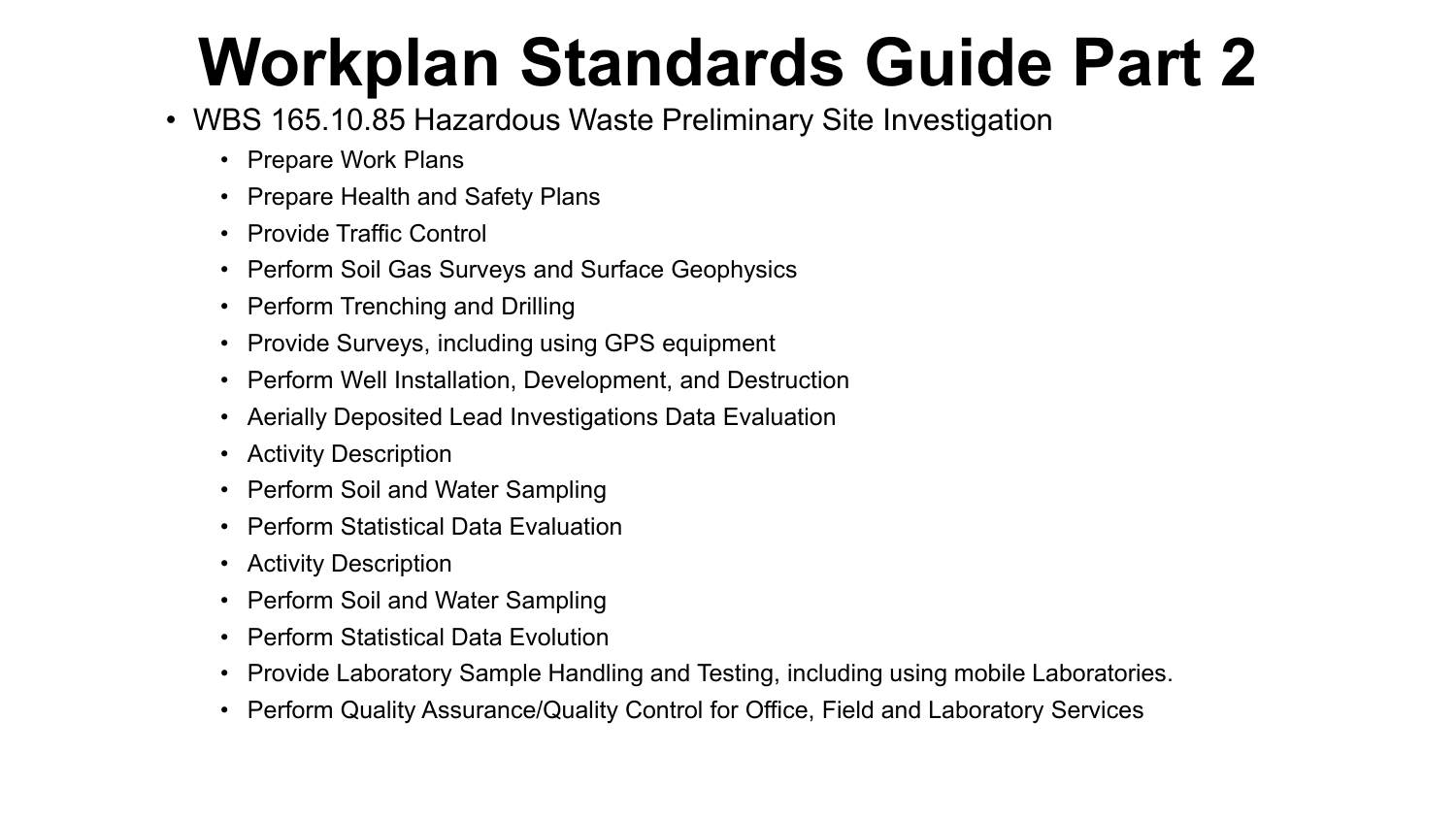- 185 Base Maps and Plan Sheets for PS&E Development
- 185.25.25Water Well Abandonment Needs Determination
- 195 Right Of Way Property Management and Excess Land
- 195.40.30 Hazardous Waste and Hazardous Materials
- 205 Permits and Agreements during PS&E Component
- 205.05 Required Permits
- 205.10 Permits
- 235 Mitigate Environmental Impacts and Clean Up Hazardous Waste
- 235.05 Environmental Mitigation
- 235.10 Detailed Site Investigation for Hazardous Waste
- 235.10.05 Right or Permit for Hazardous Waste Site Investigations (SI)
- 235.10.10 Hazardous Waste Sites Survey
- 235.10.15 Detailed Hazardous Waste Site Investigation
- 235.15 Hazardous Waste Management Plan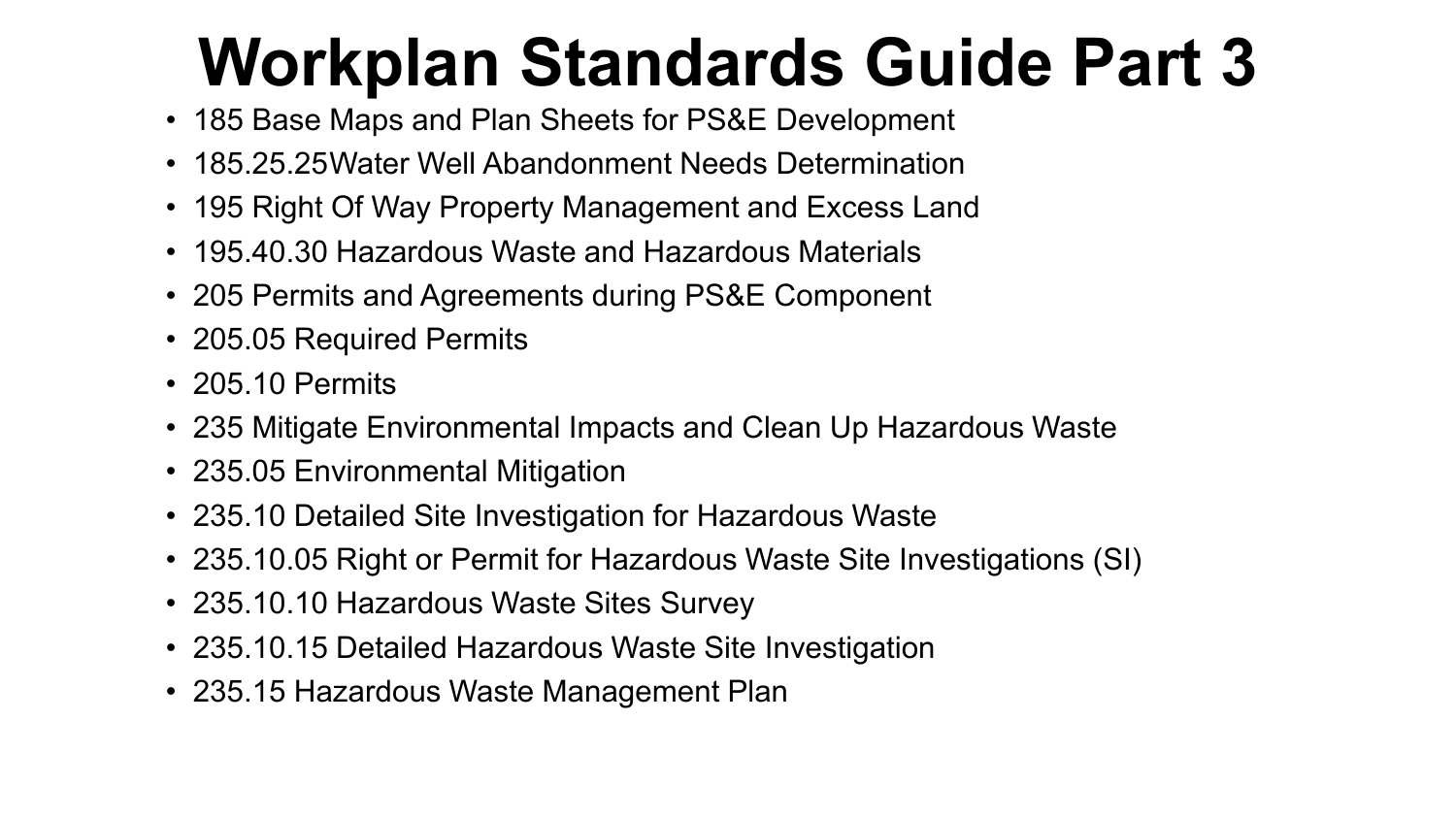- 235.20 Hazardous Waste PS&E
- 235.25 Hazardous Waste Clean-Up
- 235.30 Certificate of Sufficiency
- 255.10 Updated PS&E Package
- 260.80 Draft Contract Ready
- 270.66 Technical Support
- 285.10.15 Other Functional Support

\*\* Generally for these WBS activities provide engineering support such as mapping &/or design information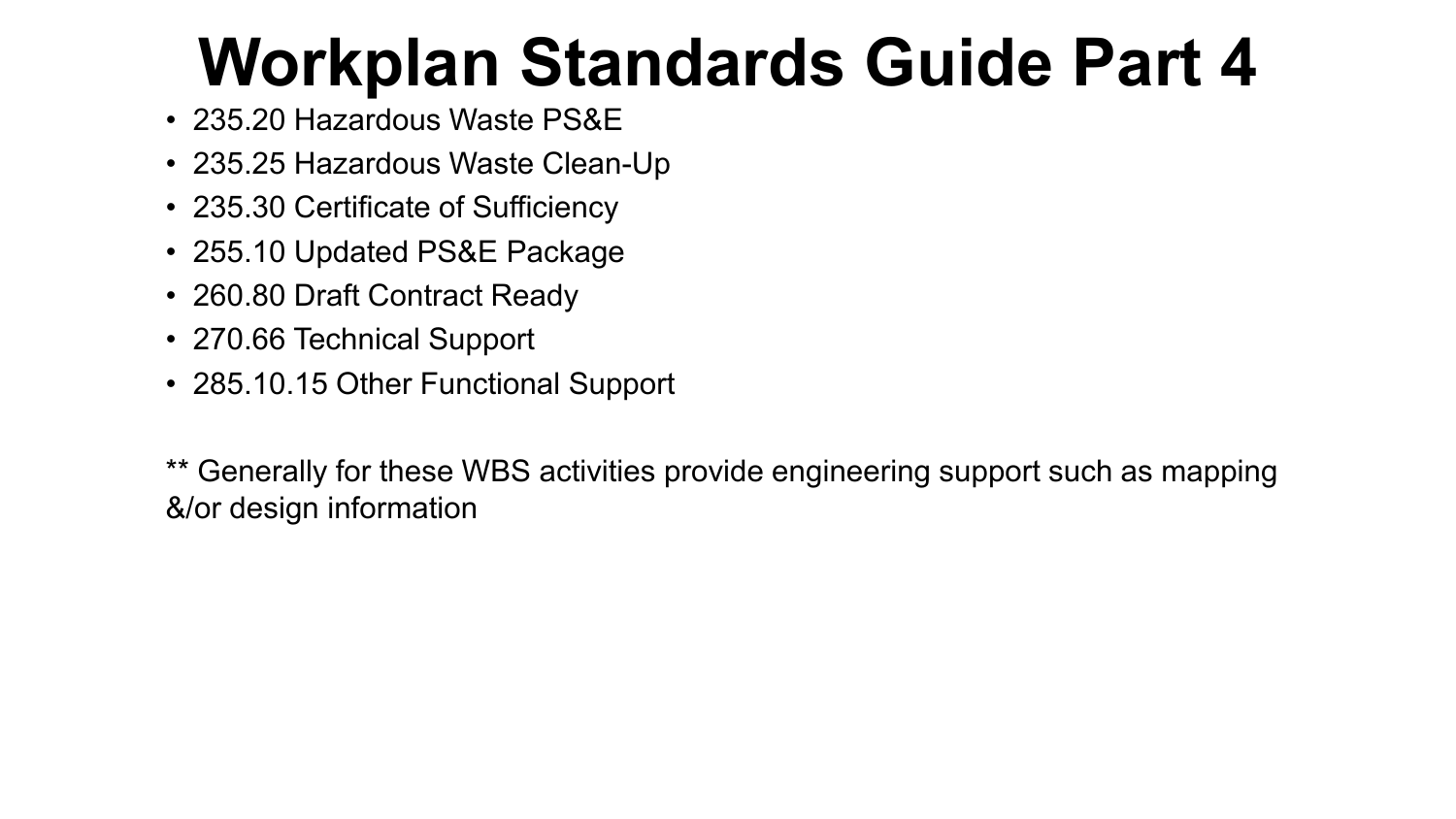## **Hazardous Waste Personnel Requirements Part 1:**

- Consultant Contract Manager
	- 5 Years as Consultant Contract Manager
	- Minimum 10 Years of demonstrated experience in Hazardous Waste Site Investigation and Design Services work.
	- Shall be a Registered Professional Engineer, Professional Geologist, or Certified Engineering Geologist licensed in the State of California
	- Shall be an employee of the Prime
- Consultant Task Order Manager
	- Shall be a Registered Professional Engineer, Professional Geologist, or Certified Engineering Geologist licensed in the State of California
	- Minimum 10 years of demonstrated experience in Hazardous Waste Site Investigation and Design Services work
- Consultant Hazardous Waste Responsible Person
	- Shall be a Registered Professional Engineer, Professional Geologist, or Certified Engineering Geologist licensed in the State of California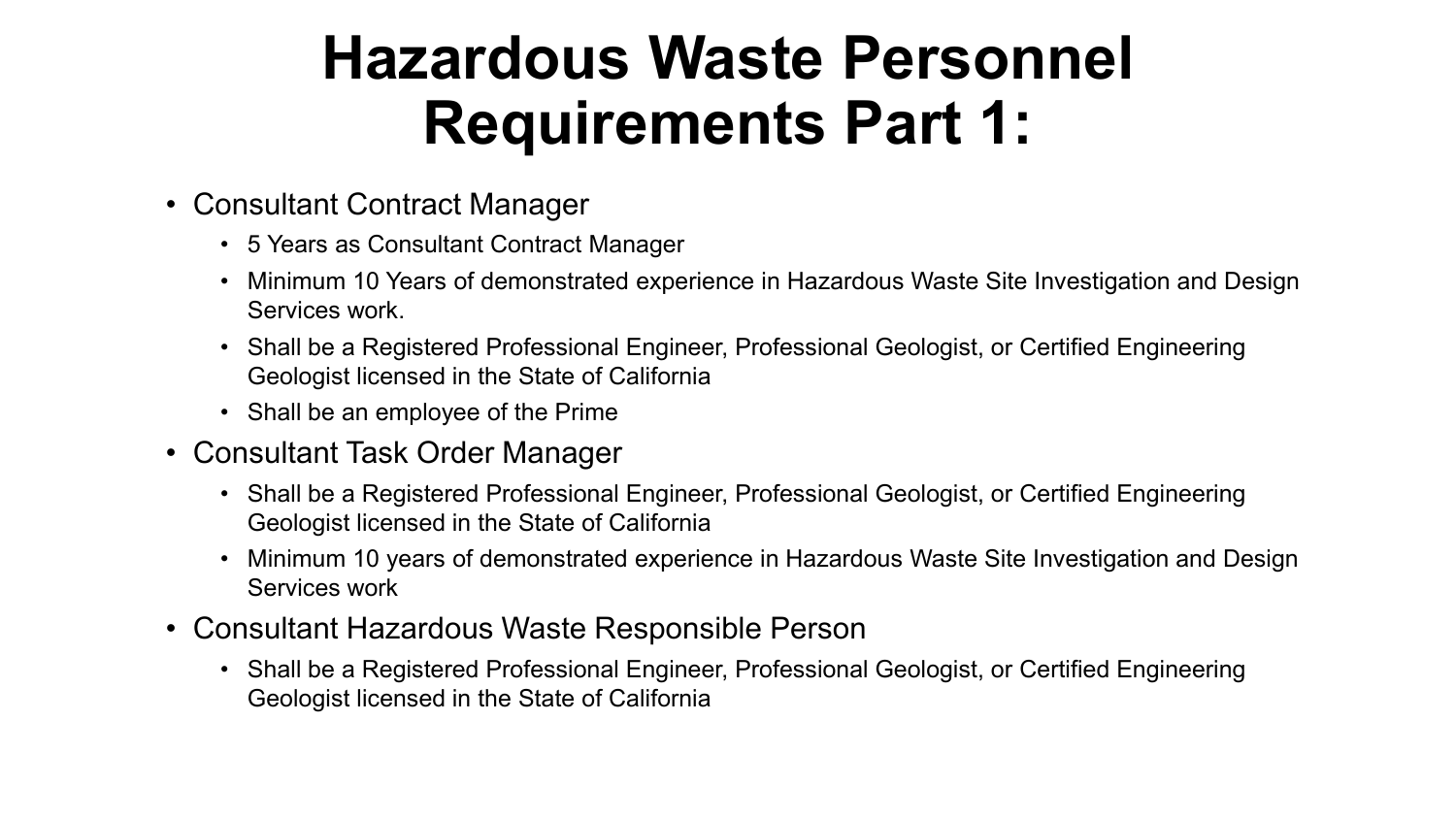## **Hazardous Waste Personnel Requirements Part 2:**

Consultant Personnel and Team Member Qualifications

- Class A General Engineering Contractor's License with a Hazardous Waste Certificate and Hazardous Substance Removal Certification.
- Registered Professional Geologist licensed in the State of California in good standing with the California State Board for Professional Engineers, Land Surveyors, and Geologist at all times during the Contract period.
- Certified Engineering Geologist licensed in the State of California in good standing with the California State Board for Professional Engineers, Land Surveyors, and Geologists at all times during the Contract period.
- Certified Hydrogeologist licensed in the State of California in good standing with the California State Board for Professional Engineers, Land Surveyors, and Geologists at all time during the Contract Period.
- Registered Professional Lan Surveyor (PLS) licensed in the State of California in good standing with the California State Board for Professional Engineers, Land Surveyors, and Geologists at all times during the Contract period.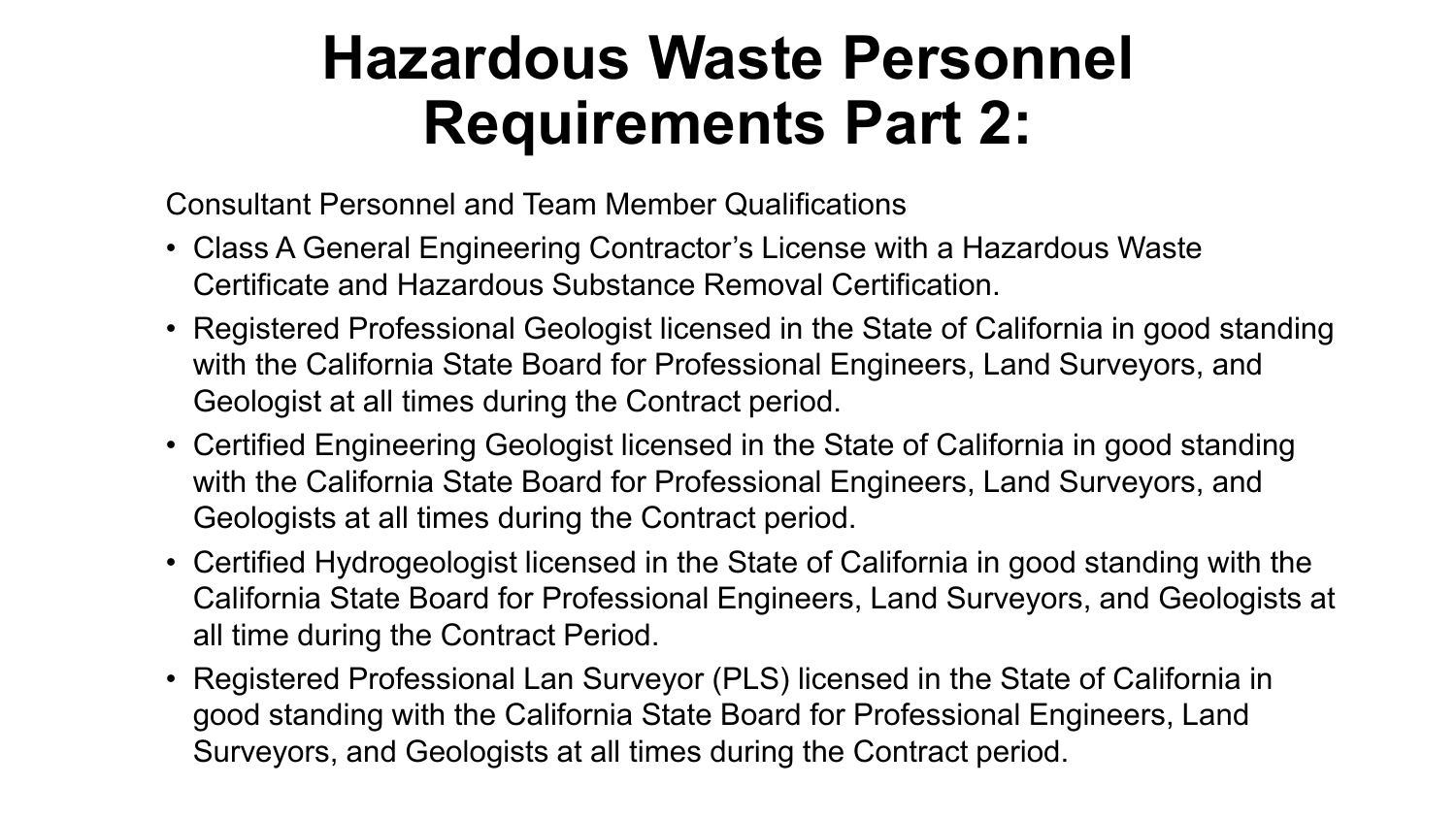## **Hazardous Waste Personnel Requirements Part 3:**

Consultant Personnel and Team Member Qualifications Continued

- Asbestos Hazard Emergency Response Act training.
- Certified Industrial Hygienist.
- Registered Professional Geophysicist licensed in the State of California in good standing with the California State Board for Professional Engineers, Land Surveyors, and Geologists at all times during the Contract Period.
- Historian with a Master Degree in History, if specified in the Task order for preparation of a historic land use report or to identify and evaluate historic landscapes while conducting environmental studies.
- Registered Professional Civil Engineer (with experience in environmental engineering) licensed in the State of California in good standing with the California State Board for Professional Engineers, Land Surveyors, and Geologists at all times during the Contract period.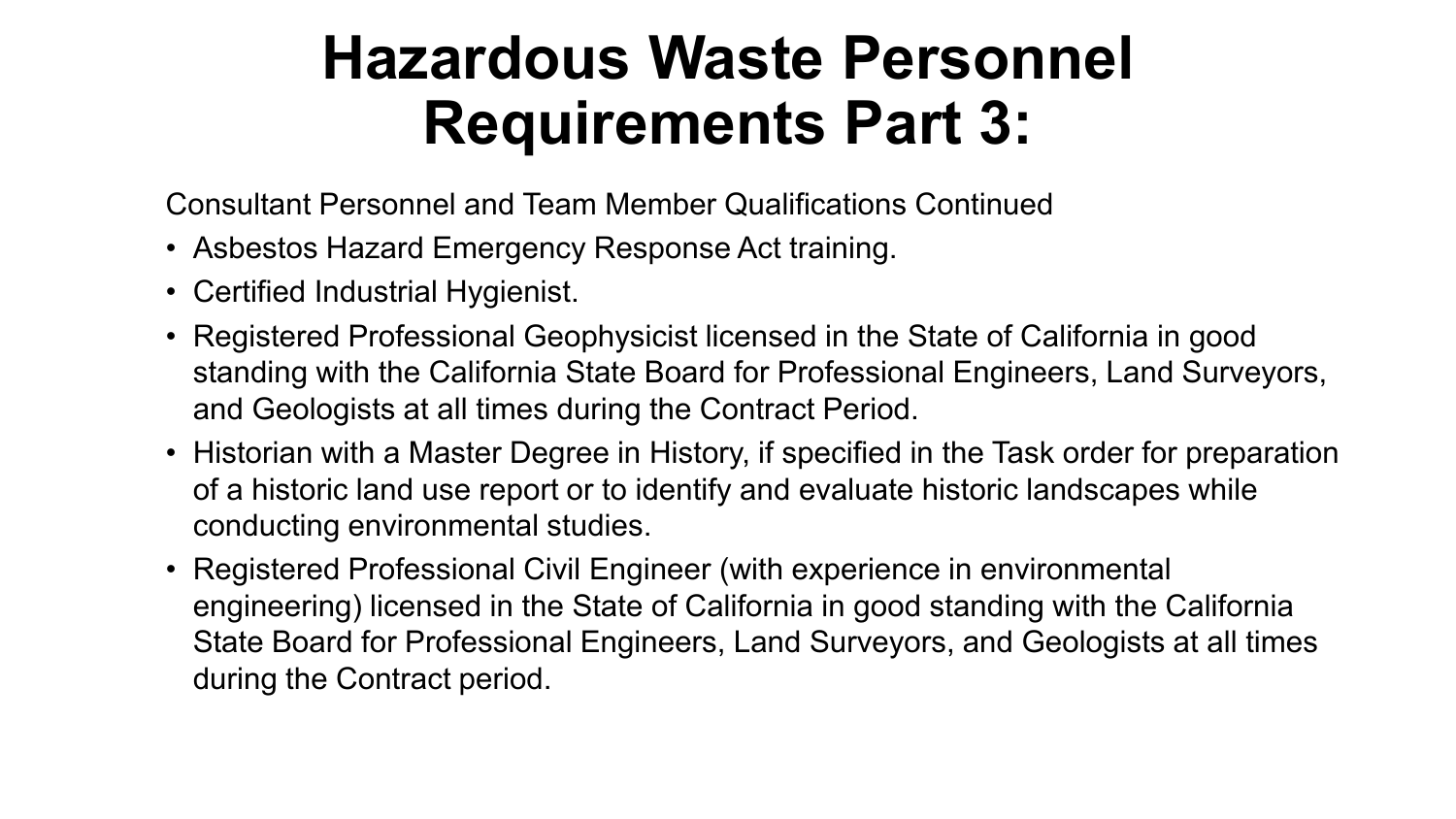## **Hazardous Waste Personnel Requirements Part 4:**

Consultant Personnel and Team Member Qualifications Continued

- Certified Asbestos Consultant.
- Certified Lead Inspector/Assessor.
- Traffic Control License (C31).
- Drilling License (C57) (for drilling that exceeds 10 feet or encroaches on groundwater).
- Laboratory Certification by California Department of Public Health Services (Environmental Laboratory Accreditation Program).
- Certified Mobile Laboratory (Environmental Laboratory Accreditation Program).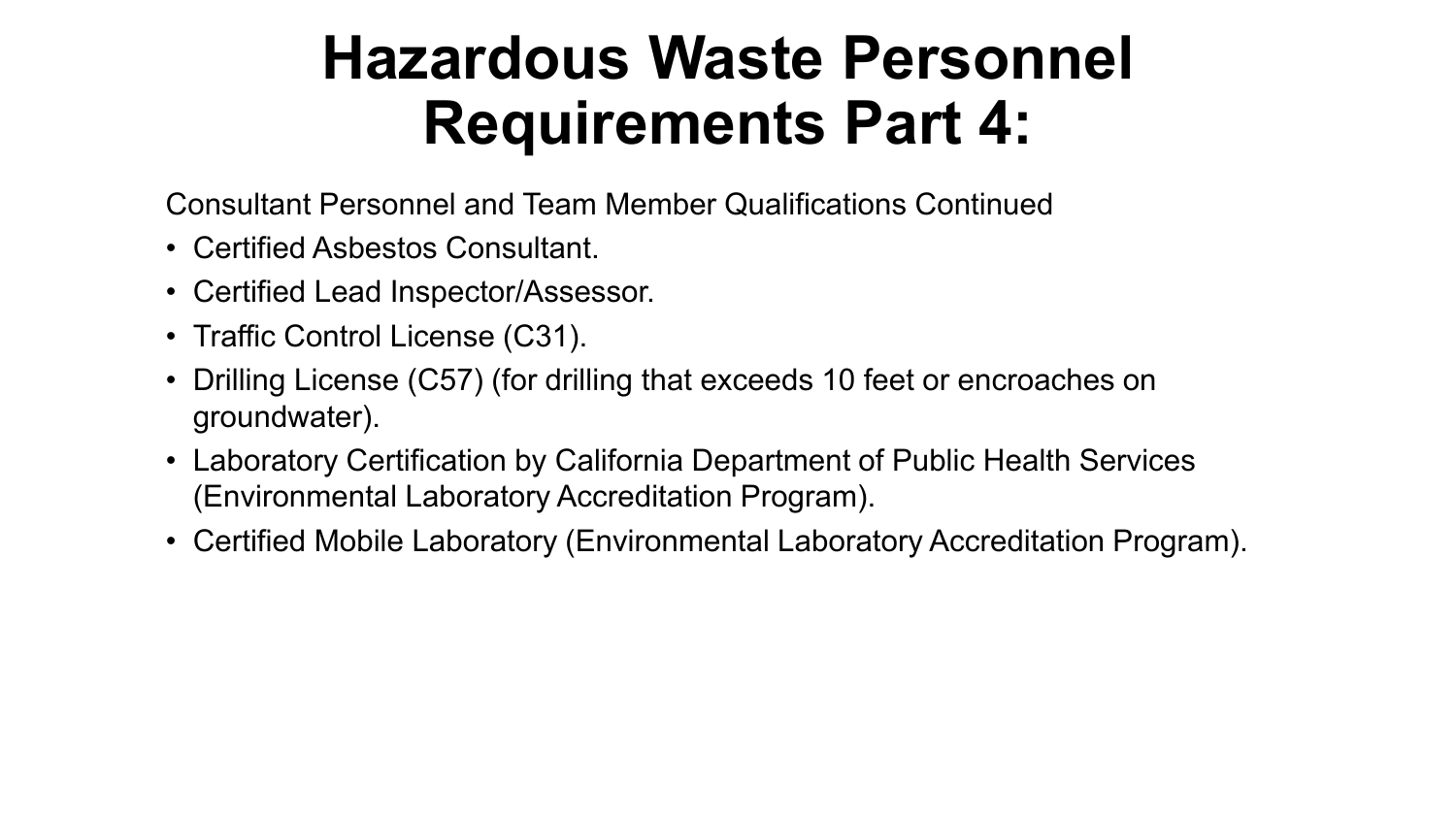# **Conflicts of Interest**

Disclosure of Potential Conflict of Interest Form for A&E Contracts\*

- 1. Proposer must disclose and describe in detail each conflict of interest, if applicable.
	- Person
	- Project Related
	- Financial Related
	- Other
- 2. Each actual or potential conflict above, describe in detail the measures proposed to mitigate.
- 3. Describe in detail the intended effect of the proposed measures on said conflict and how the measures will mitigate.

\* = COI Form placed immediately behind the Transmittal letters

All Hazardous Waste Investigation and Design Services provided by the Consultant and deliverables produced by the Consultant shall be free of any conflict of interest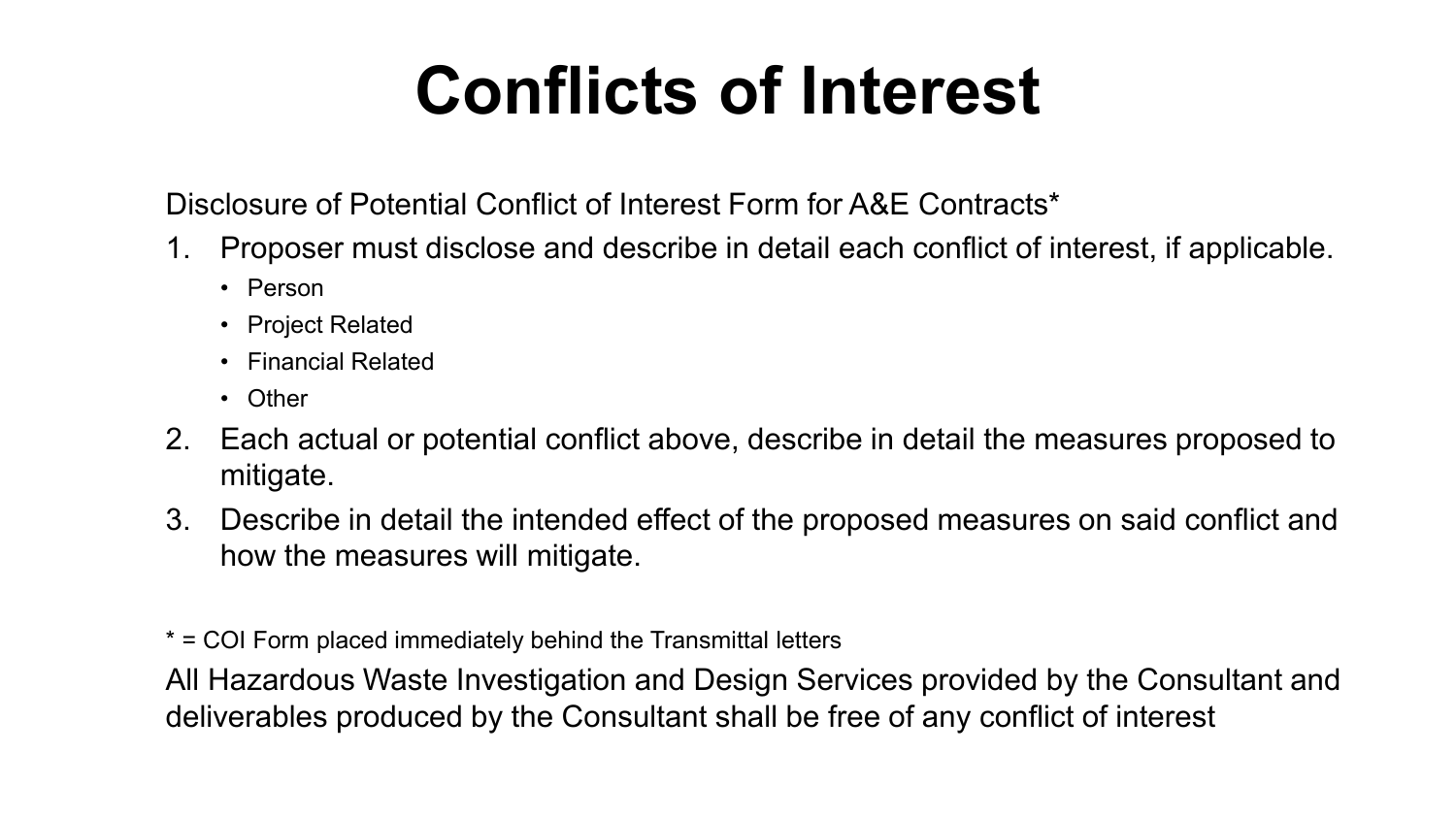### **Tentative Schedules For District 6 HW On-Call Contract**

- Advertisement Week of 11/15/2021
- SOQ Due Week of 12/20/2021
- Interview Week of 01/17/2022
- Cost Negotiation Week of 02/28/2022
- Award & Execution Week of 03/07/2022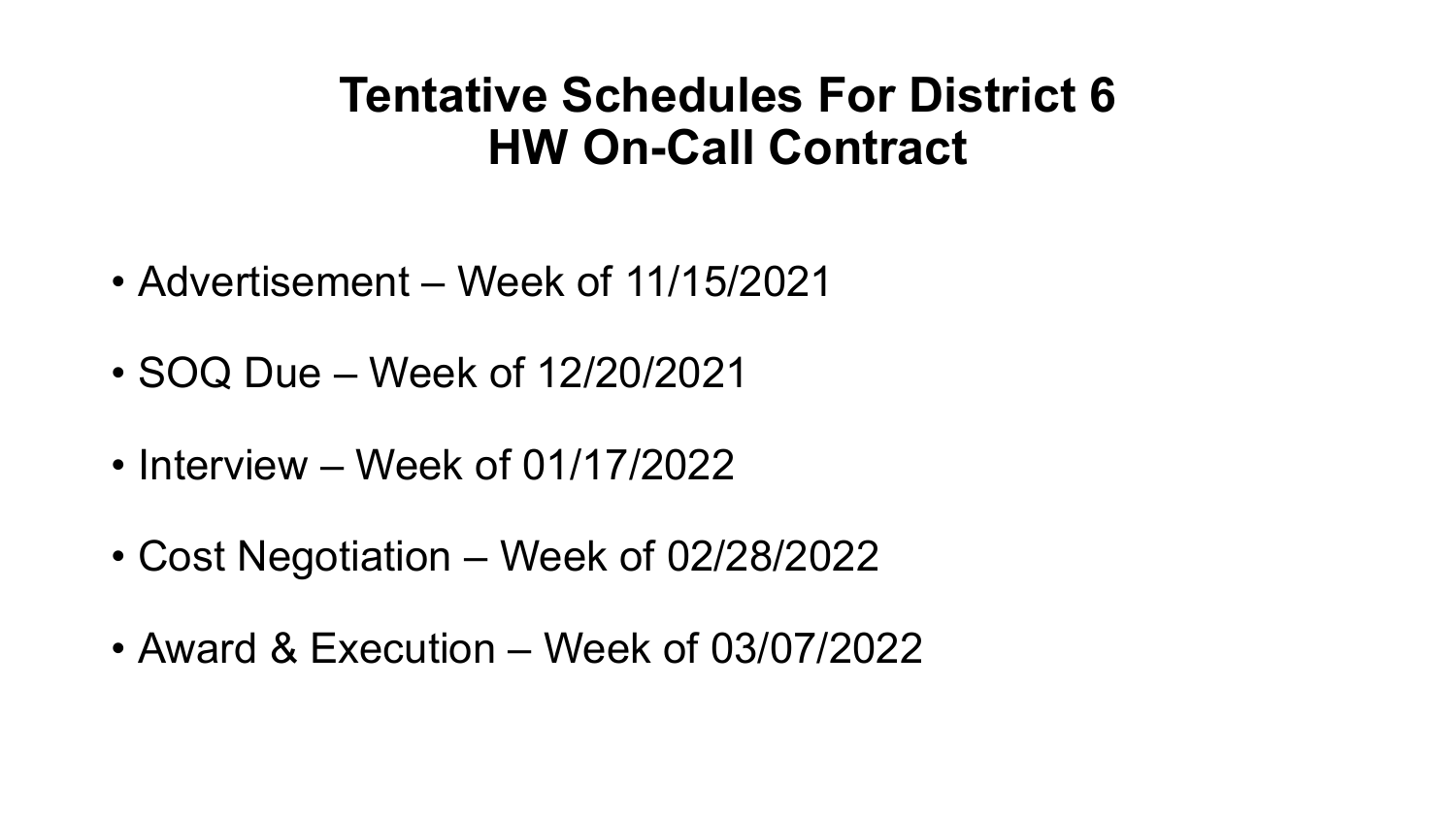### **Tentative Schedules For District 10 HW On-Call Contract**

- Advertisement Week of 12/13/2021
- SOQ Due Week of 01/24/2022
- Interview Week of 02/14/2022
- Cost Negotiation Week of 03/28/2022
- Award & Execution Week of 04/11/2022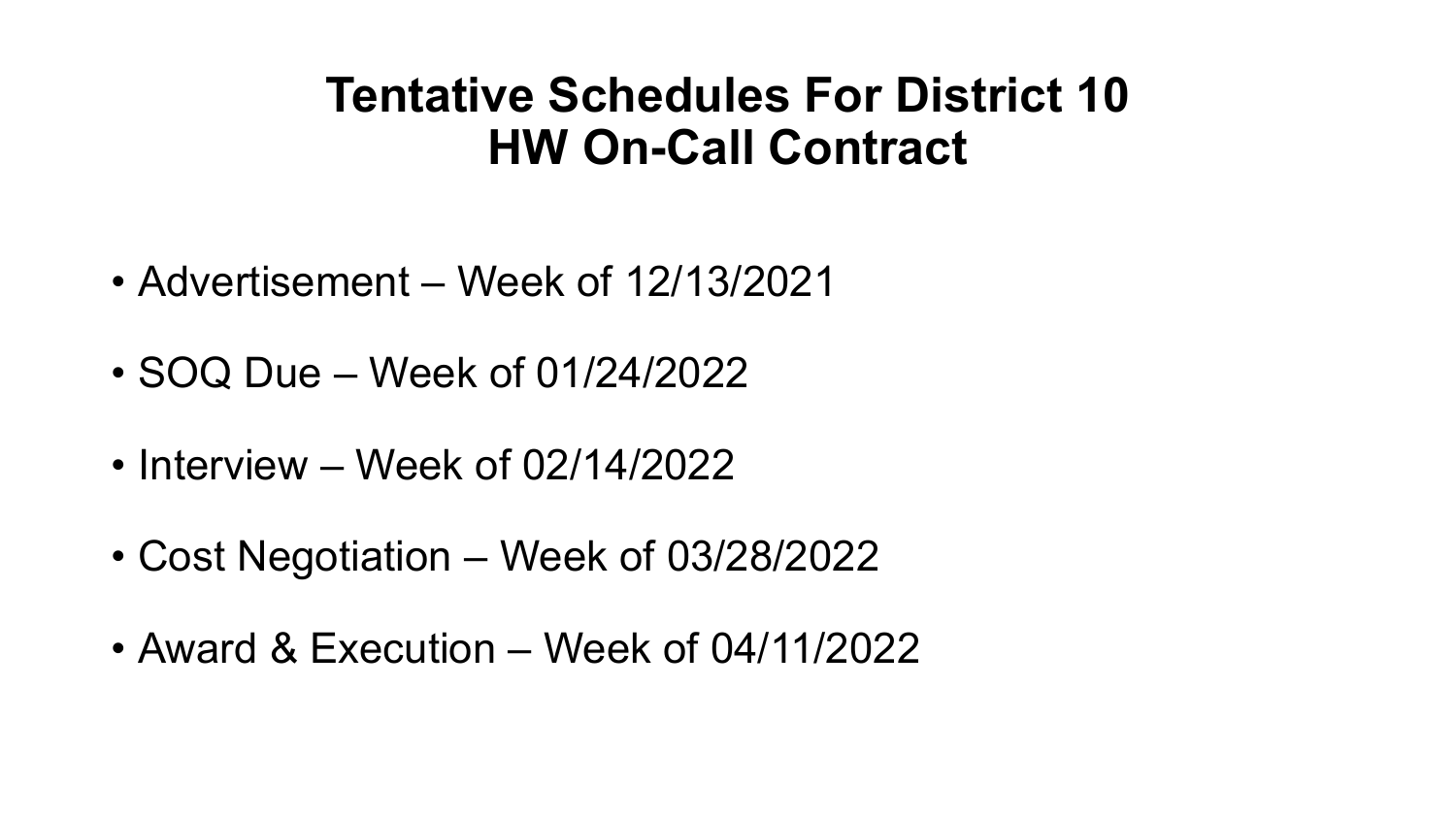### **Tentative Schedules For District 5 HW On-Call Contract**

- Advertisement Week of 01/17/2022
- SOQ Due Week of 02/28/2022
- Interview Week of 03/21/2022
- Cost Negotiation Week of 05/02/2022
- Award & Execution Week of 05/09/2022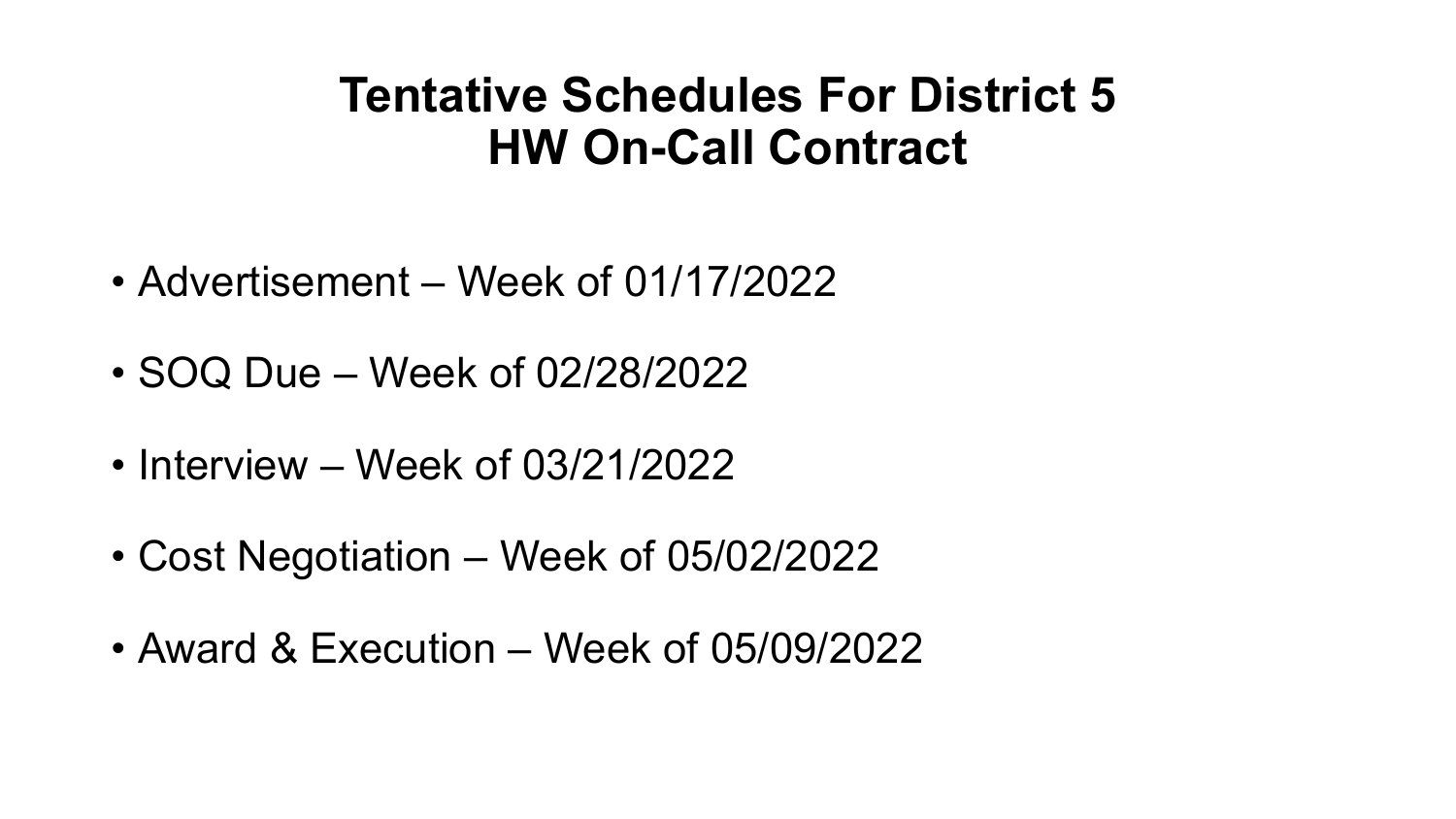## **Division of Procurement and Contracts (DPAC)**

#### **YOUR PROCUREMENT PARTNER**

#### **Caltrans Website ADA Compliance**

With Section 508 of the Federal Rehabilitation Act for persons with disabilities.

#### **Safe Harbor Rate Program**

Field Rate = 90%, Home Rate = 120%, approved by FHWA

#### **Personnel Additions**

Additions will not be allowed within 6 months of Request for Qualifications (RFQ) start date, regardless of execution date.

#### **Advertisement Period**

All Advertisements will be for 30 calendar days.

#### **Main Contact for Documents and Questions**

[AE.Customer.Service@dot.ca.gov](mailto:AE.Customer.Service@dot.ca.gov)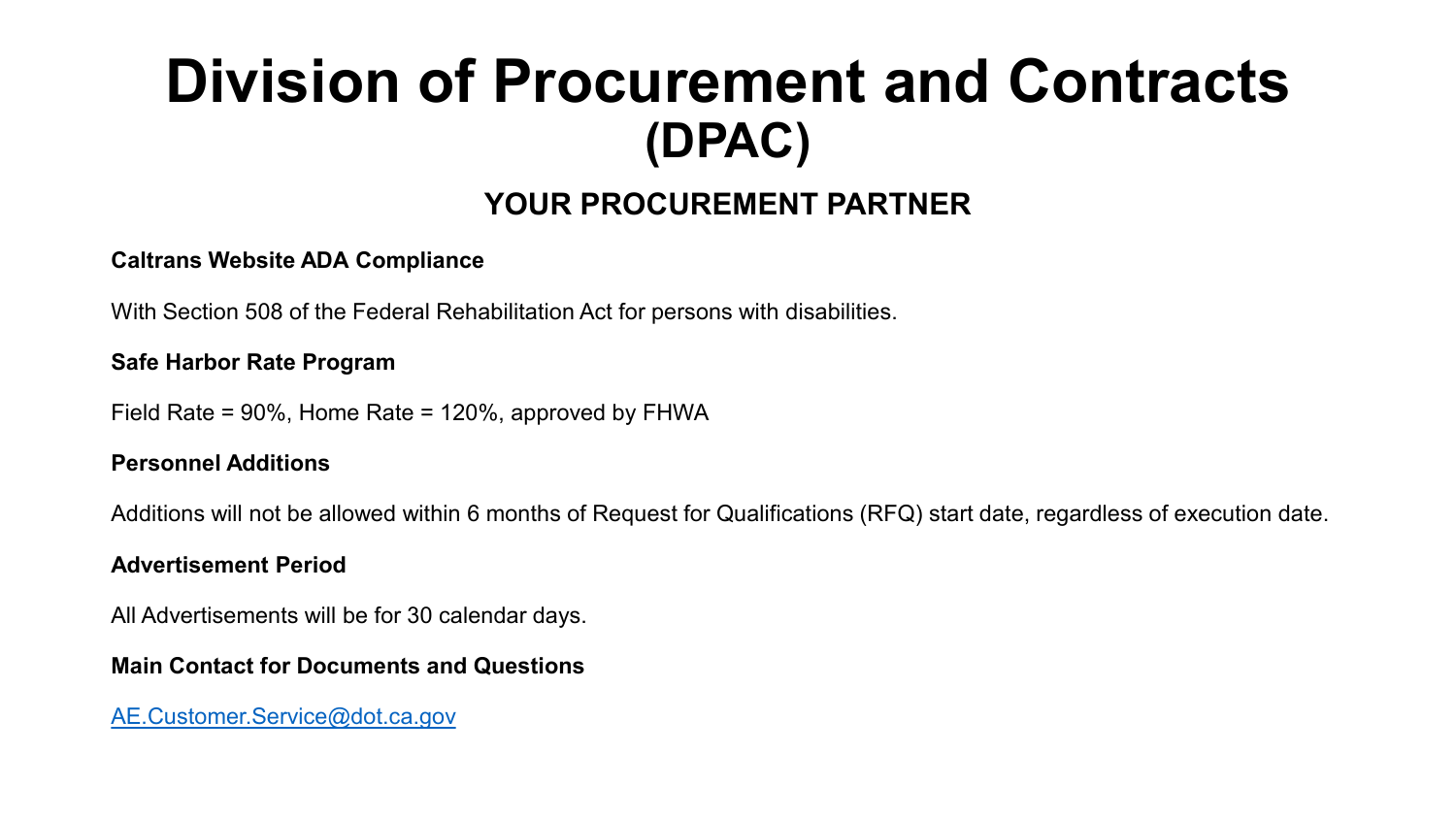# **DPAC New Process**

#### **Contract Planning – District or Program = 60 Calendar Days**

- Contract Need Identified
- Develop Scope of Work
- Look Ahead Report
- Contract Request Submitted

#### **A&E Streamline Contract Procurement – Division of Procurement and Contracts = 75 Business Days**

- Advertisement 25 Business Days
- Evaluate SOQs 5 Business Days
- Consultant Interviews 5 Business Days
- Negotiate and Execute 40 Business Days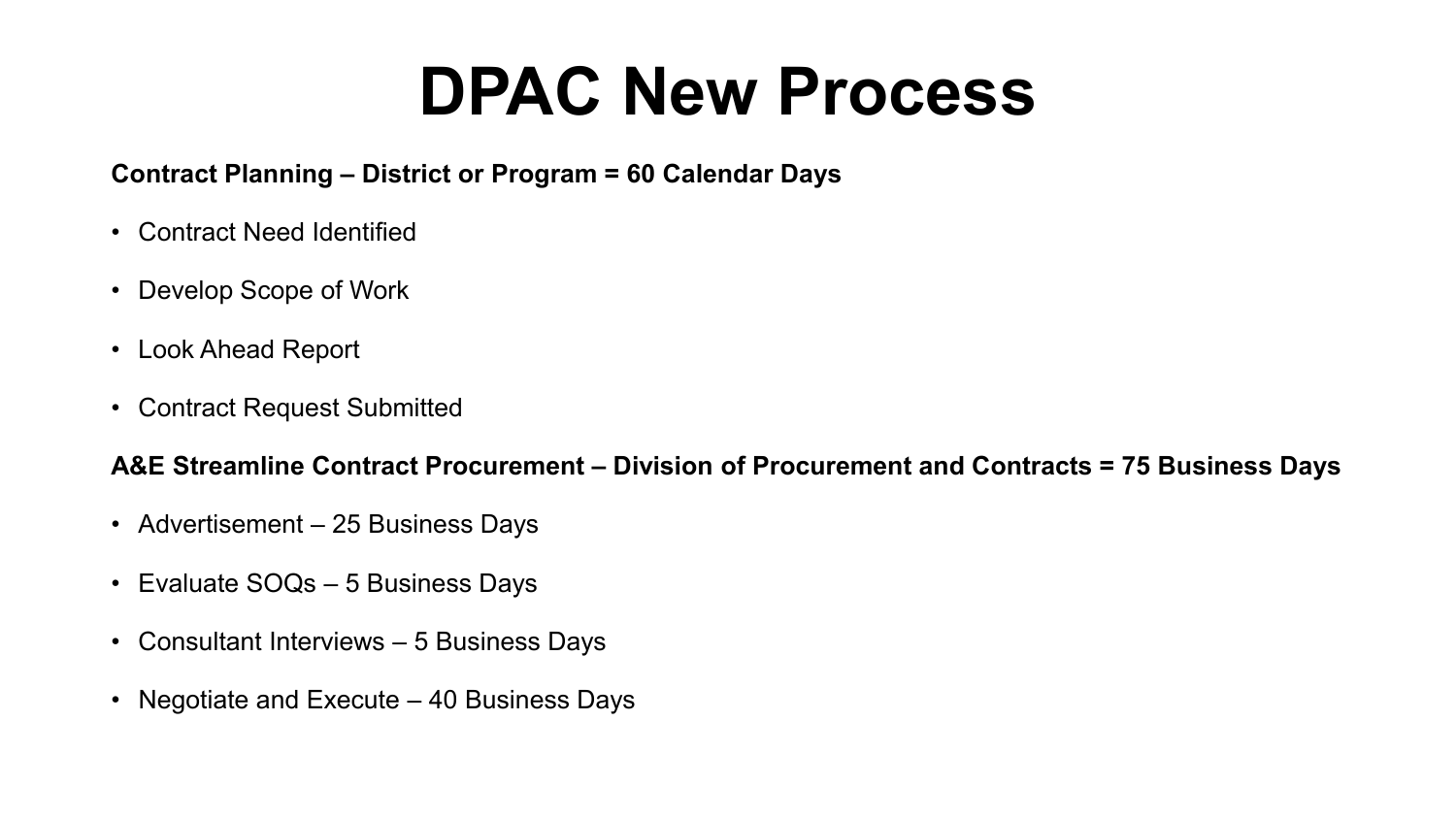### **DPAC A&E Streamline Negotiation Phase Only (Stage A)**

### **Ready to Do Business**

- Consultant provides Readily Available Documents(RADs)
- Are RADs complete? Indirect Cost Rate, Payroll, Other Direct Cost Sheet, Company Policies
	- $\circ$  If Yes  $\rightarrow$  Proceed to Phase B
	- $\circ$  If No  $\rightarrow$  Terminate Negotiations

8 Days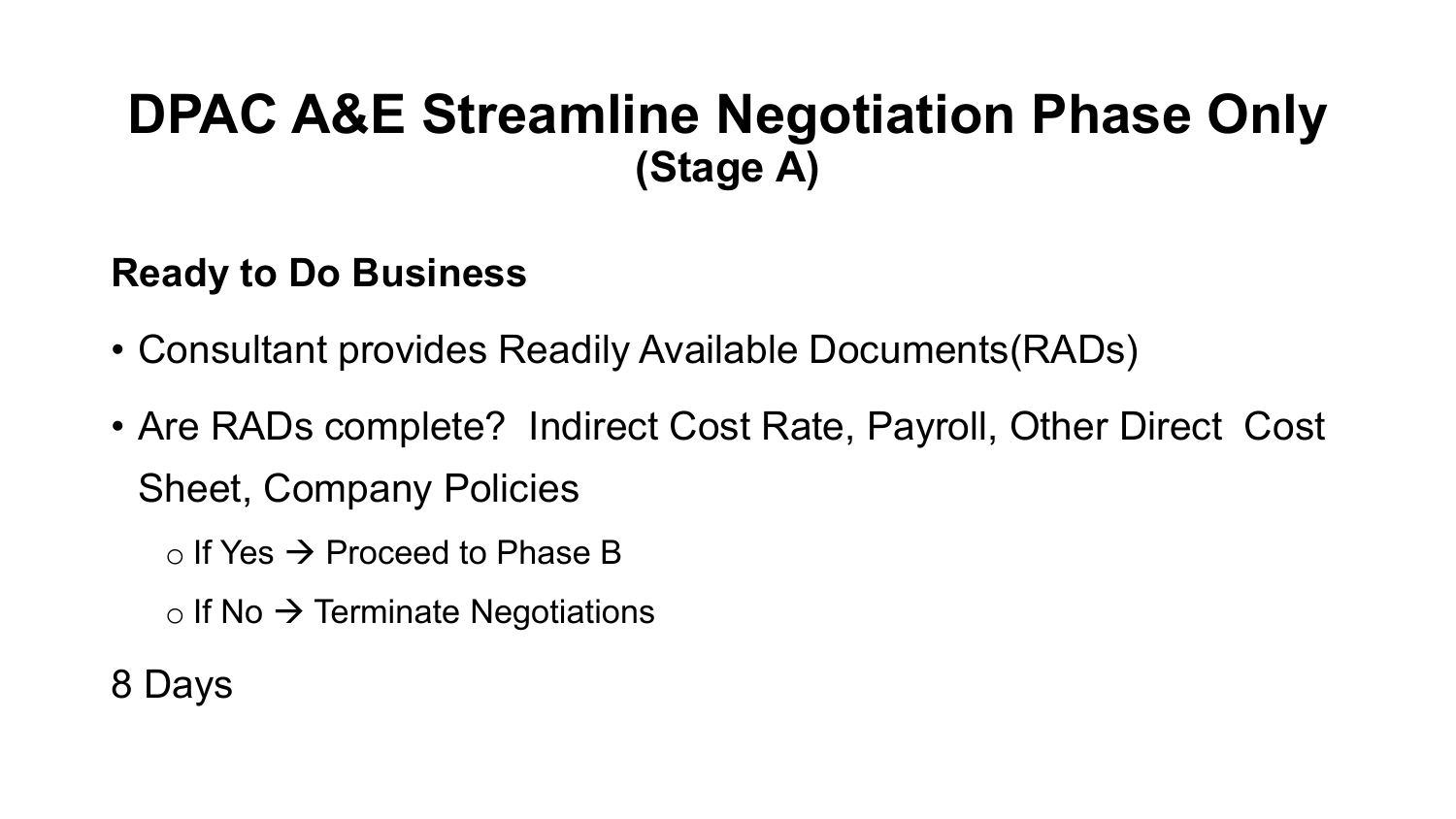### **A&E Streamline Negotiation Phase Only (Stage B)**

### **Remaining Financial Documents**

- Consultant submits Remaining Financial Documents (RFDs)
- Is Financial Package Complete?

 $\circ$  If Yes  $\rightarrow$  Proceed to Phase C

 $\circ$  If No  $\rightarrow$  Terminate Negotiations

6 Days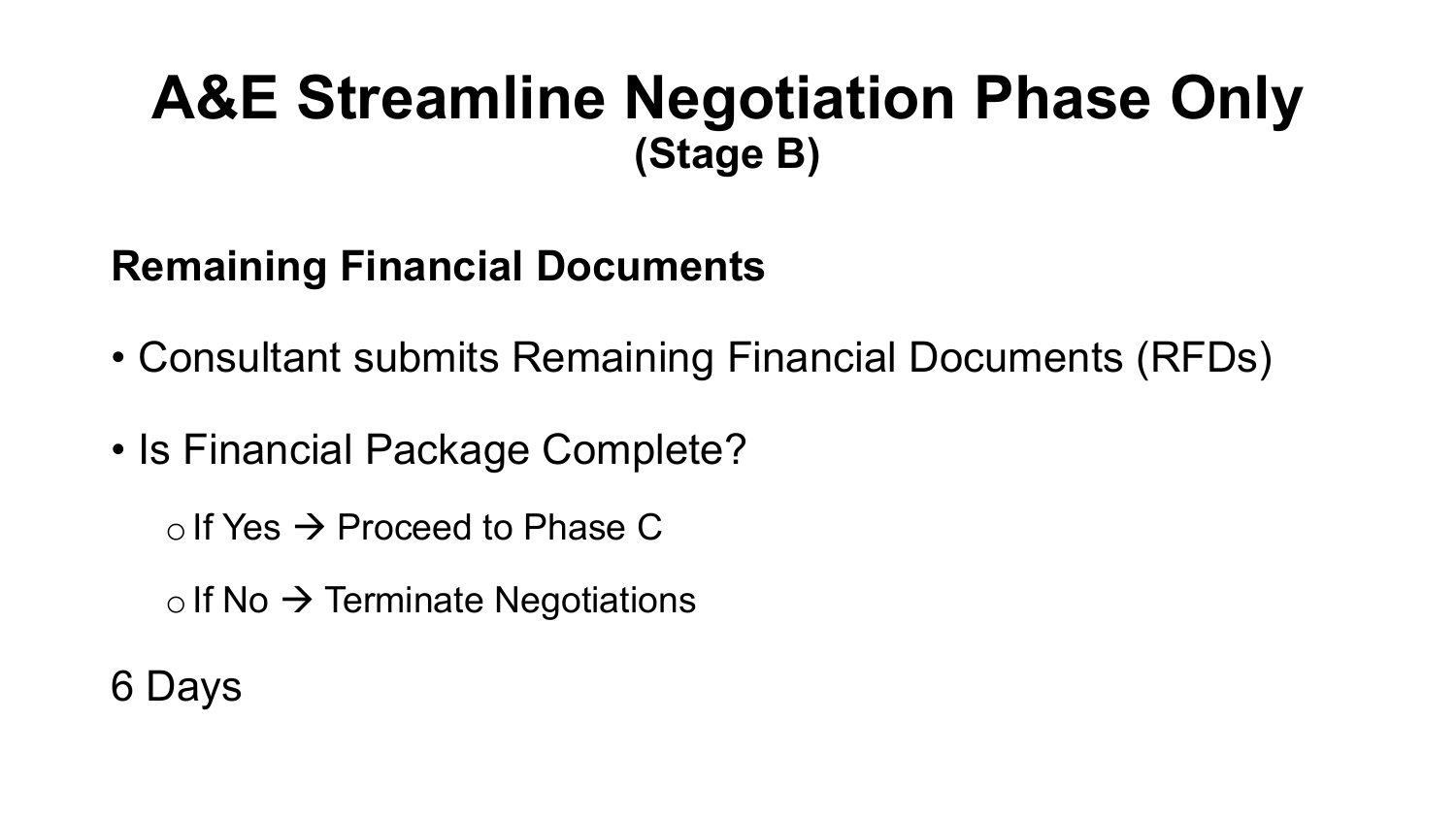## **A&E Streamline Negotiation Phase Only (Stage C)**

### **Audits and Investigations' Review**

- A&I reviews Complete Financial Package
- Consultant responds to A&I findings
- Has Consultant responded to ALL findings?

 $\circ$  If Yes  $\rightarrow$  Proceed to Phase D

 $\circ$  If No  $\rightarrow$  Terminate Negotiations

15 Days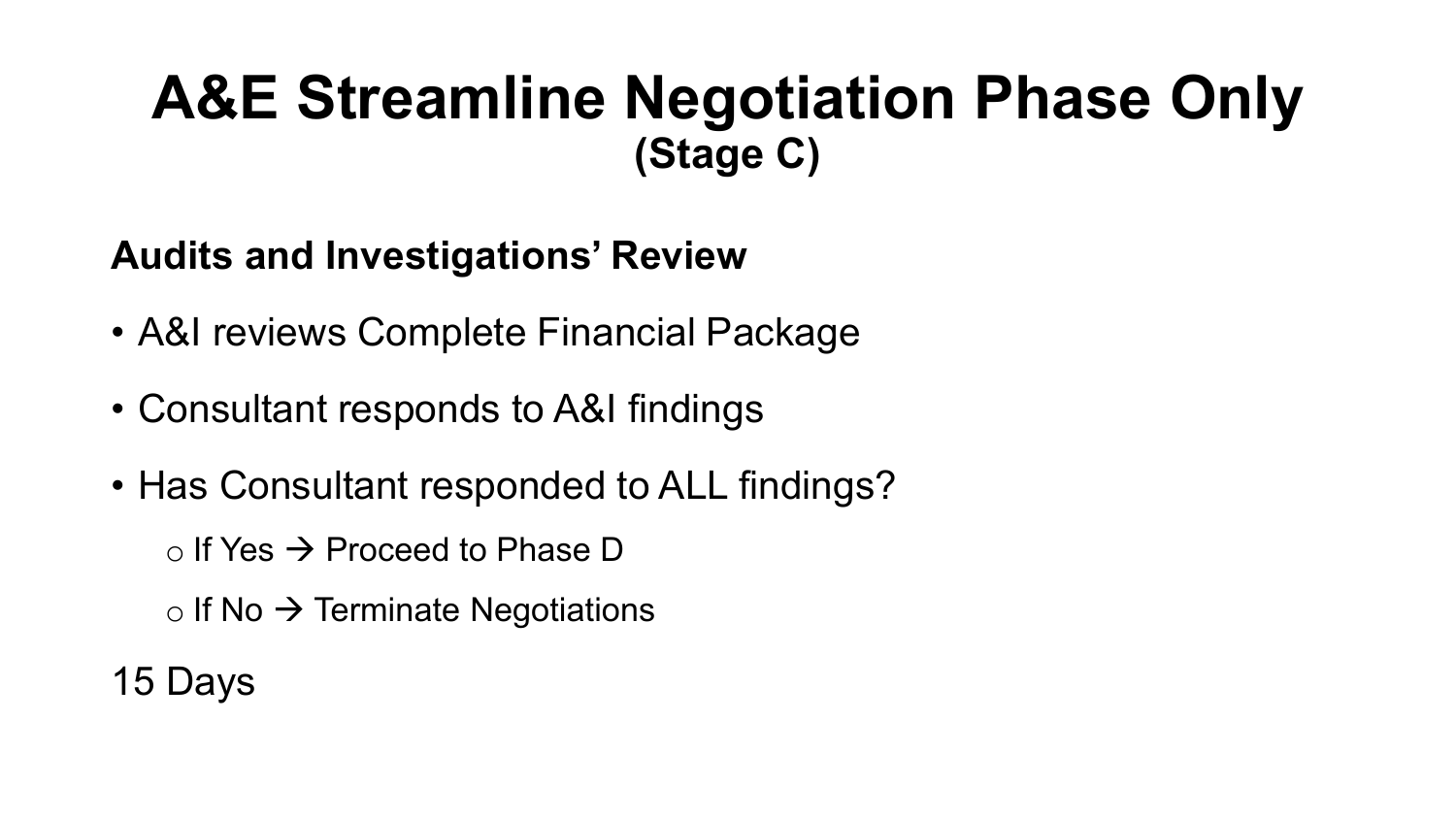### **A&E Streamline Negotiation Phase Only (Stage D and Debriefing)**

#### **Comment Resolution and Execution**

- Comment Resolution Meeting with Consultant, if necessary
- Consultant submits Final Cost Proposal and Supporting documentation
- Does Cost Proposal address all issues?
	- $\circ$  If Yes  $\rightarrow$  Contract execution
	- $\circ$  If No  $\rightarrow$  Terminate Negotiations
- 11 Days

#### **Debrief after Contract Execution**

• Caltrans debriefs Consultant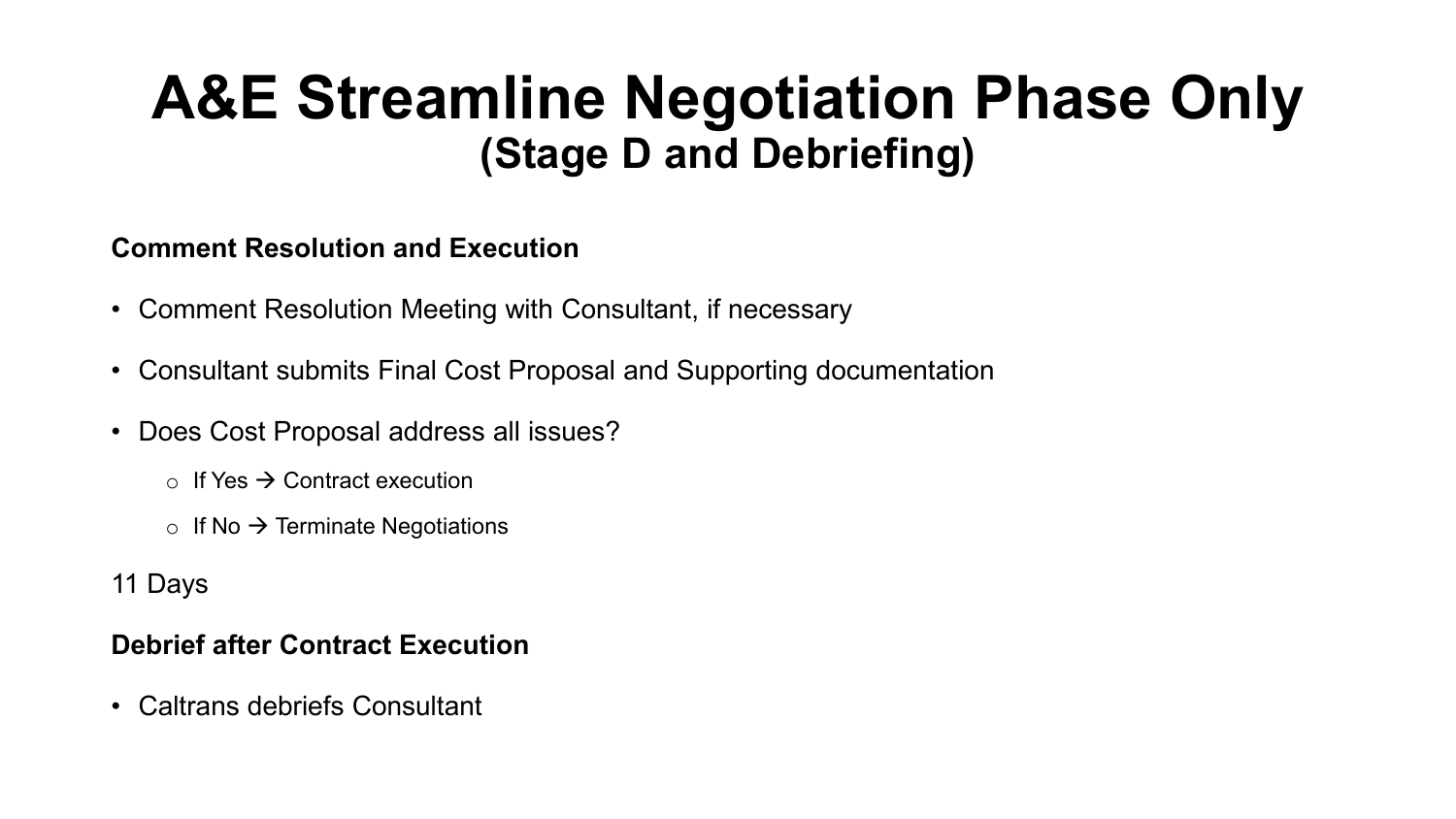## **DPAC (Updates)**

#### **New A&E Streamline Procurement Process**

#### **Major Changes**

- Returning to Business Days
- Statement of Qualification (SOQ) Instructions Update
- New Negotiation Phase Process
- Caltrans Financial Requirements and Instructions document
- Financial Document Structure (FDS)
- New Cost Proposal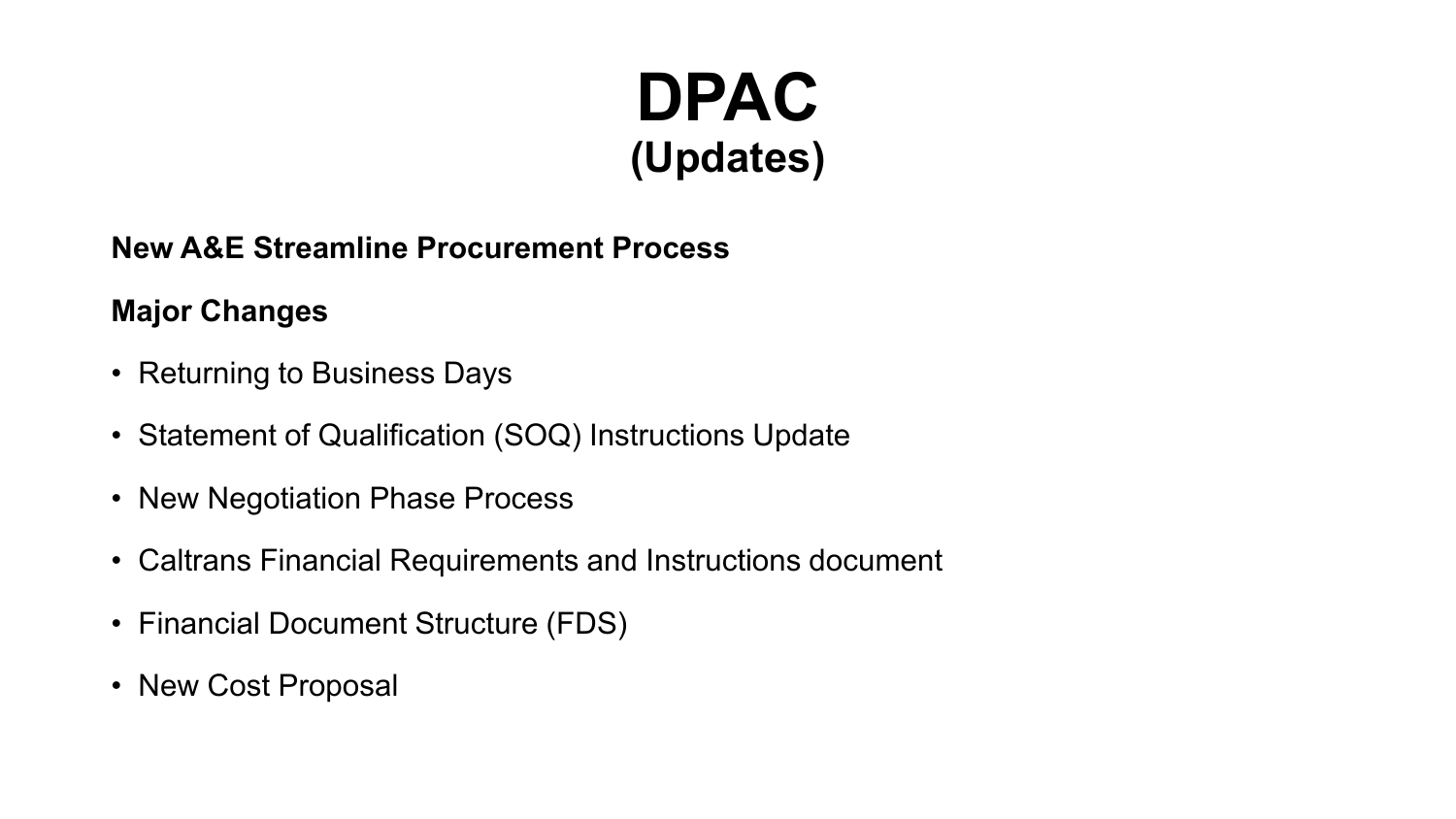# **SOQ Submittal Instructions Key Personnel**

### **New Definition:** *Key Personnel*

Key Personnel are individuals who are essential to the work being performed under this contract. Key Personnel shall be representative of required and advertised classifications. Together, key and non-key personnel shall compose a complete team of various classifications, to perform required work for substantial period.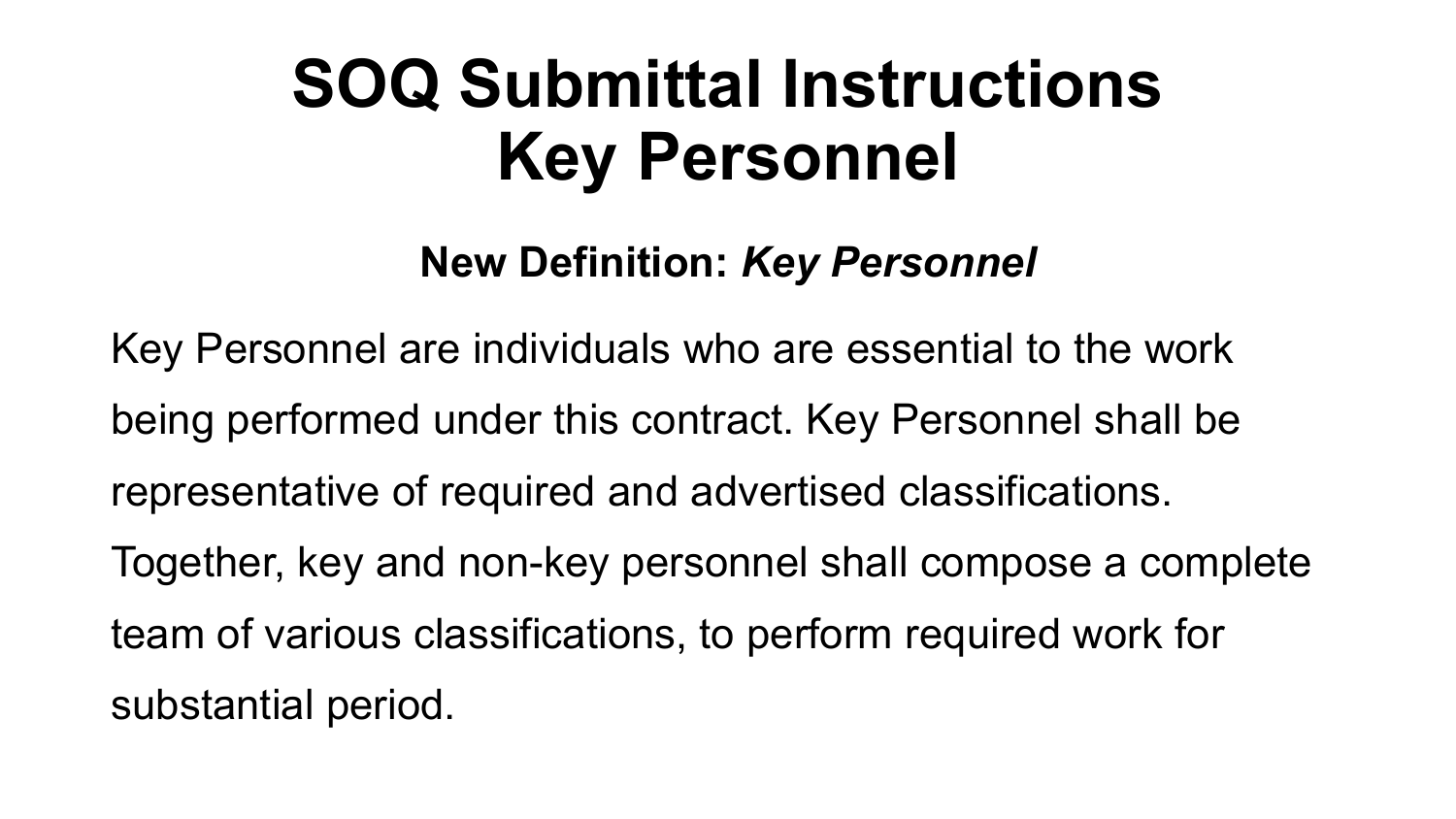# **SOQ Submittal Instructions Vendor Services**

**New Definition: Vendor Services**

The vendor services must be listed in the SOQ transmittal letter.

The name of vendors should be listed in the SOQ. **For example, you may list "Traffic Handling Services Vendor" and include the name of the vendor.**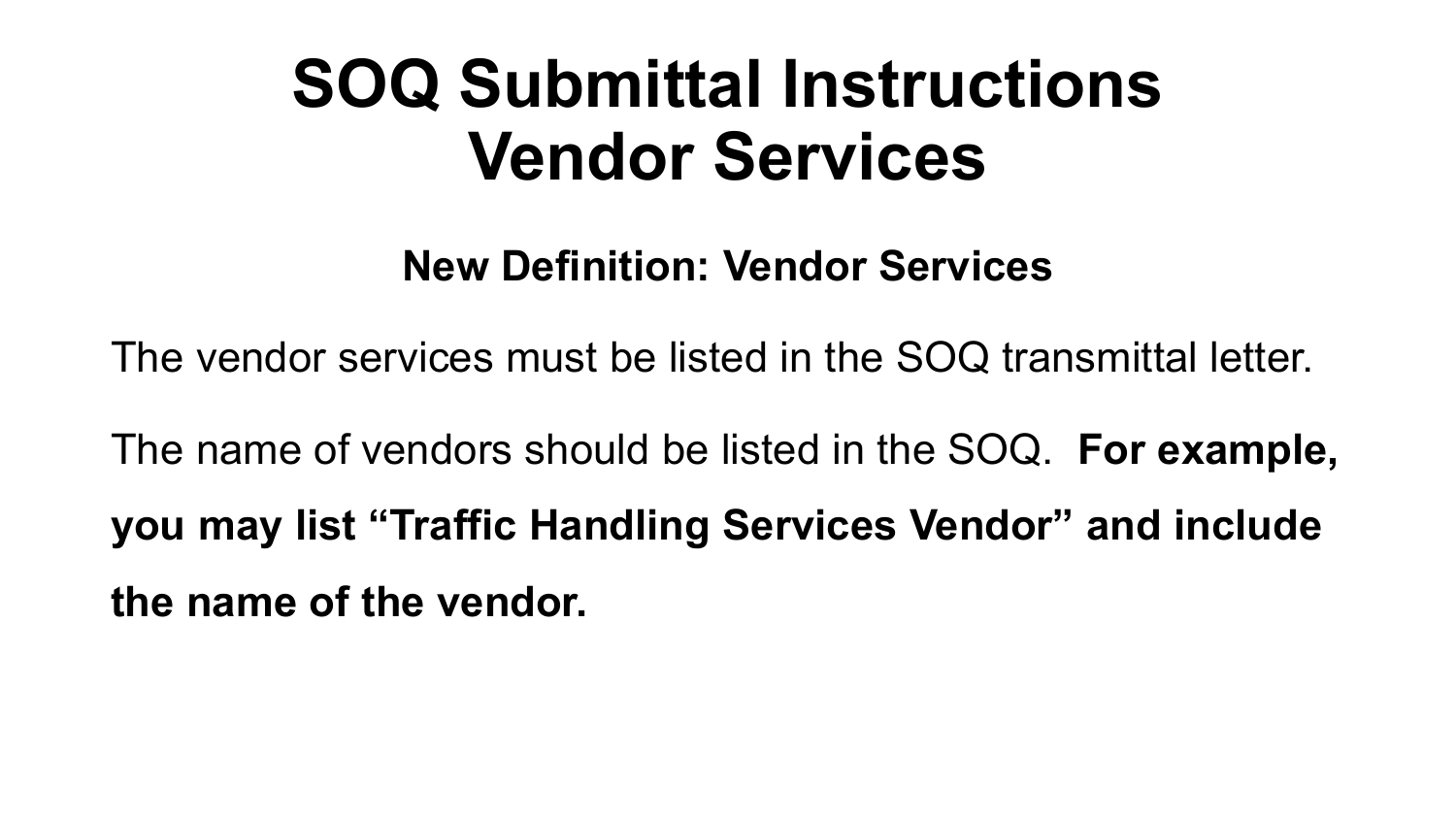## **SOQ Submittal Instructions (New Clarification)**

- All proposed personnel to be utilized on the contract must be listed in the Organizational Chart.
- The consultant is required to identify the key personnel in the Organizational Chart with a symbol (examples such as a star or a picture of a key).
- Resumes for all proposed personnel (key and non-key) listed on the Organizational Chart shall be included in the SOQ.
- SOQ is now included as an attachment in the executed contract.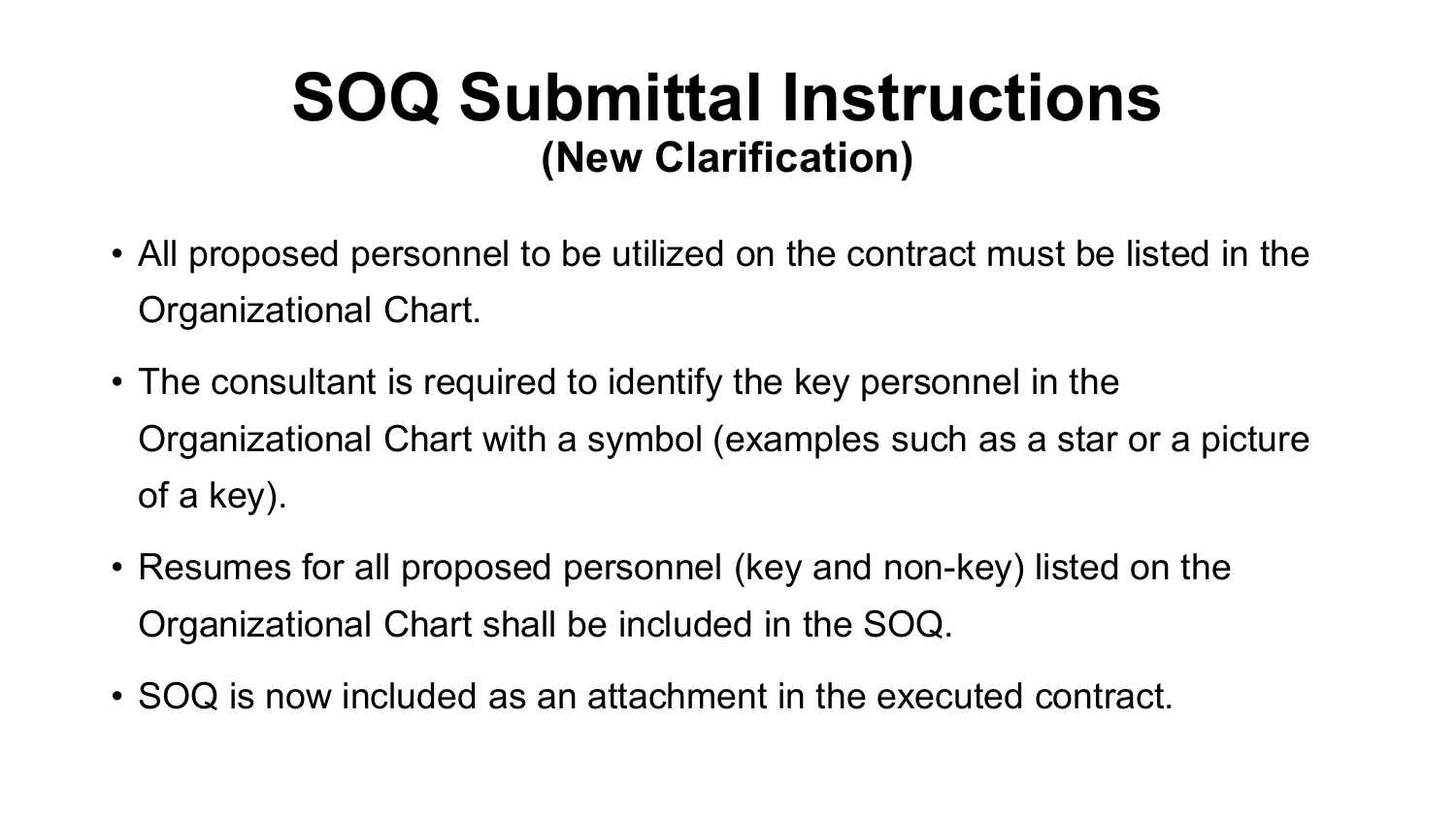## **SOQ Submittal Instructions (New Requirements)**

(Section 2, Part One, Sub-Section E of SOQ):

- Resumes must be grouped by firm.
- Resumes must be arranged by classification and numbered for each individual firm.
- Each consultant (Prime & all Subs) shall include a warrant letter certifying that proposed personnel meet the requirements specified in the RFQ for their corresponding classification, education, licensing, certifications and experience.
- \*Firms' warrant Letter shall be placed prior to SF330 Resume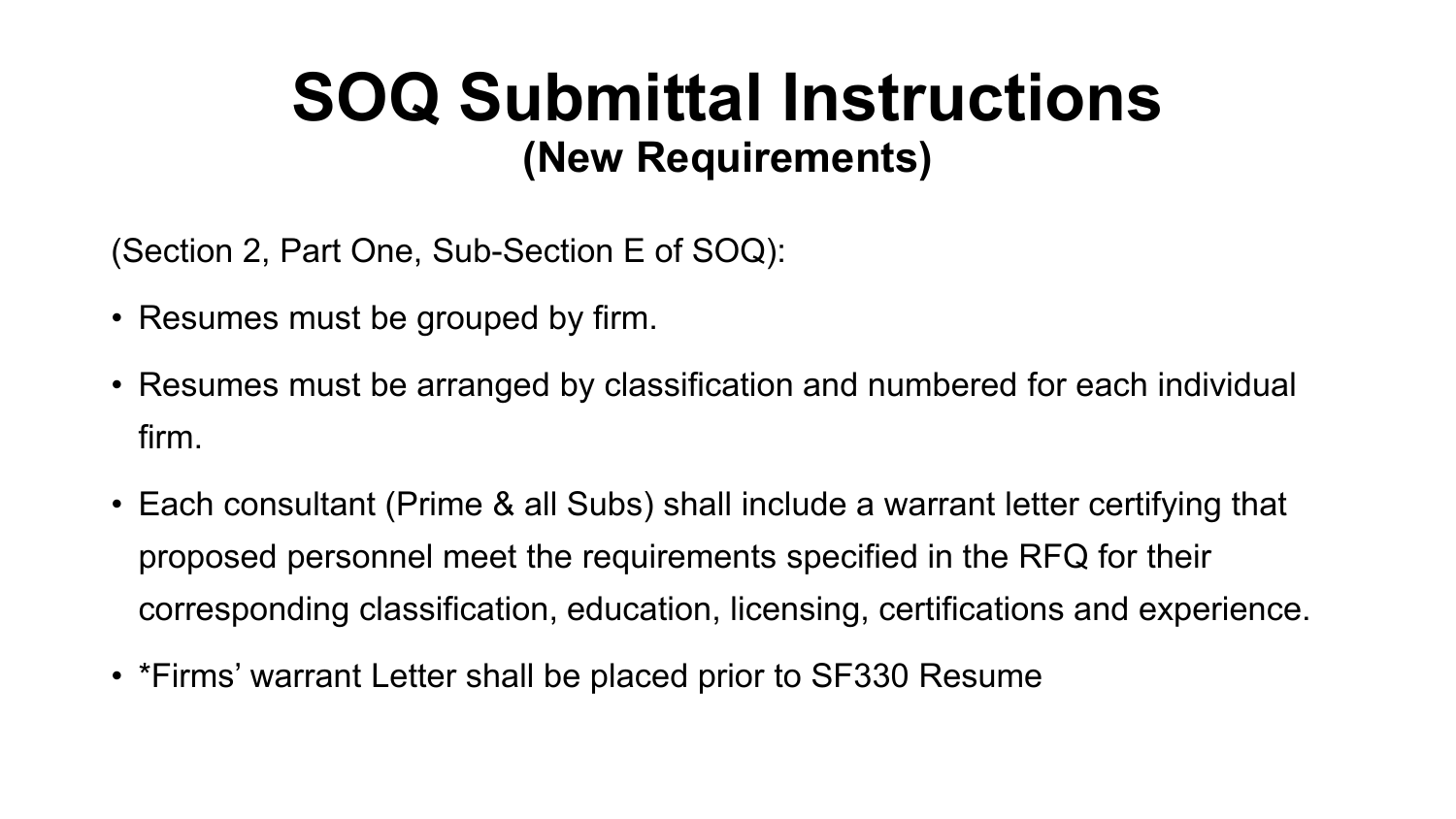### **Financial & Cost Accounting Requirements (DPAC Updates)**

### **Readily Available Documents (RADs) – required by Day 5.**

- 1. Indirect Cost Rate ICR
- 2. Contractor Cost Certification CCC
- 3. Internal Control Questionnaire (AASHTO Appendix B) ICQ
- 4. Payroll
- 5. Other Direct Costs, with Unit Rate justification(s) ODC
- 6. Company Policies Policies
- 7. Safe Harbor Rate documents SHR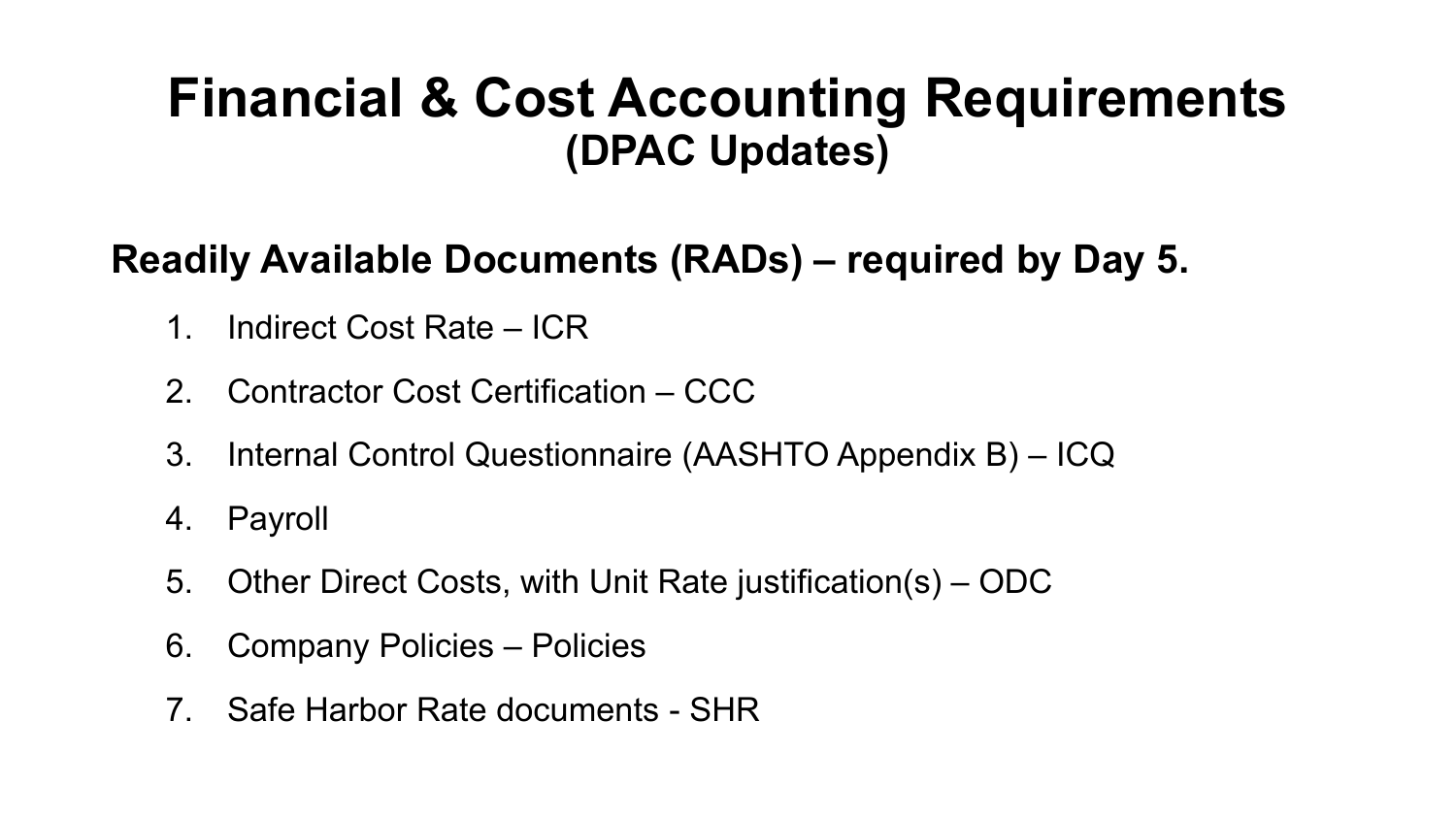### **Financial & Cost Accounting Requirements (DPAC Updates continued)**

### **Readily Available Documents (RADs) – required by Day 5.**

- 1. Complete Cost Proposal CCP
- 2. Executive Compensation Analysis ECA
- 3. Labor Summary Report LSR
- 4. Post-Closing Trial Balance PC-TB
- 5. Income Statement IS
- 6. Chart of Accounts CoA
- 7. Other Reviews/Audits (if applicable) Other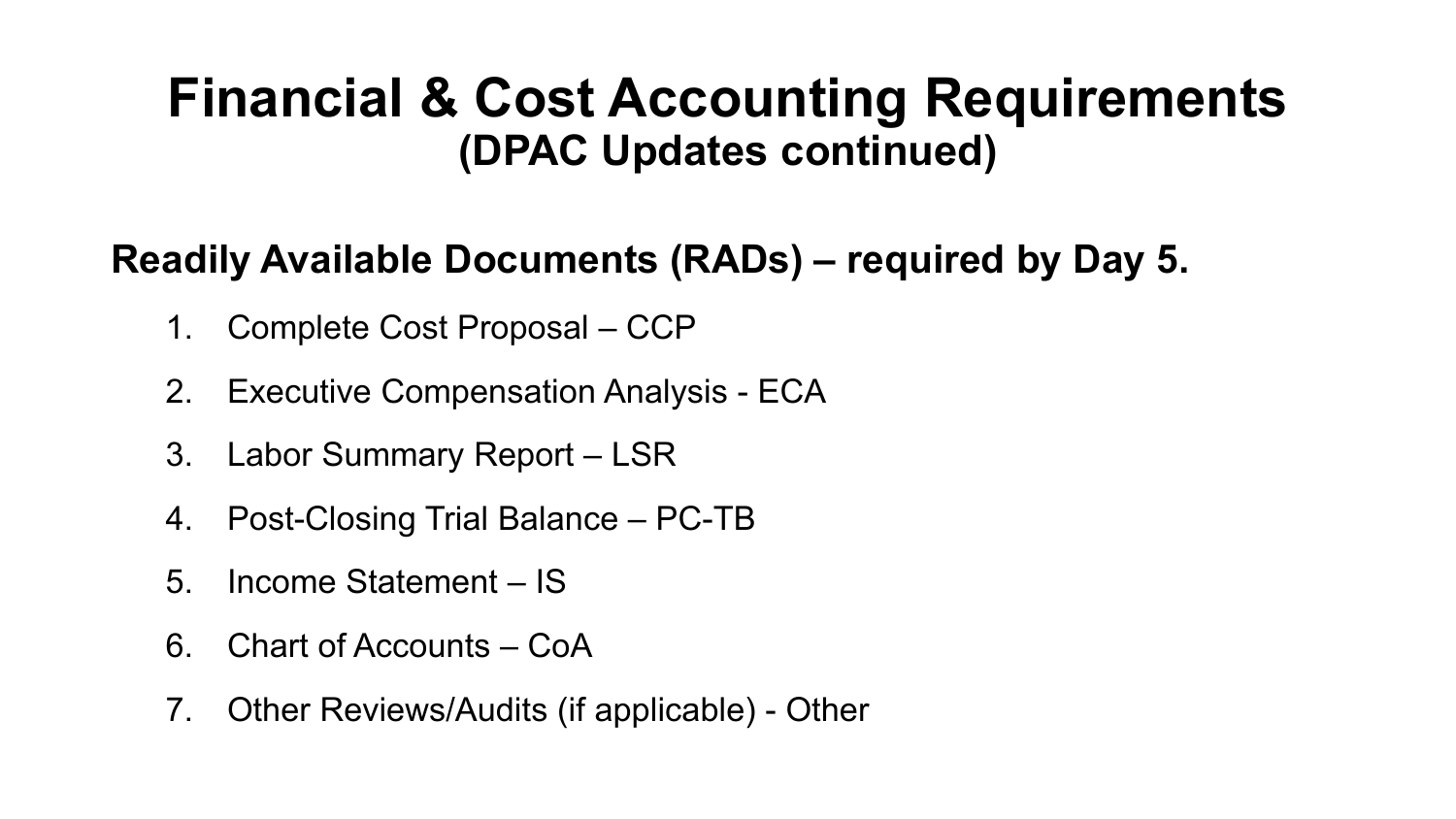# **Cost Proposal**

### **Goals**

- Streamline A&E contract procurements
- Reduce contract execution timelines
- Develop a simpler cost proposal for all stakeholders
- Utilize a consistent method of reimbursement of costs to all firms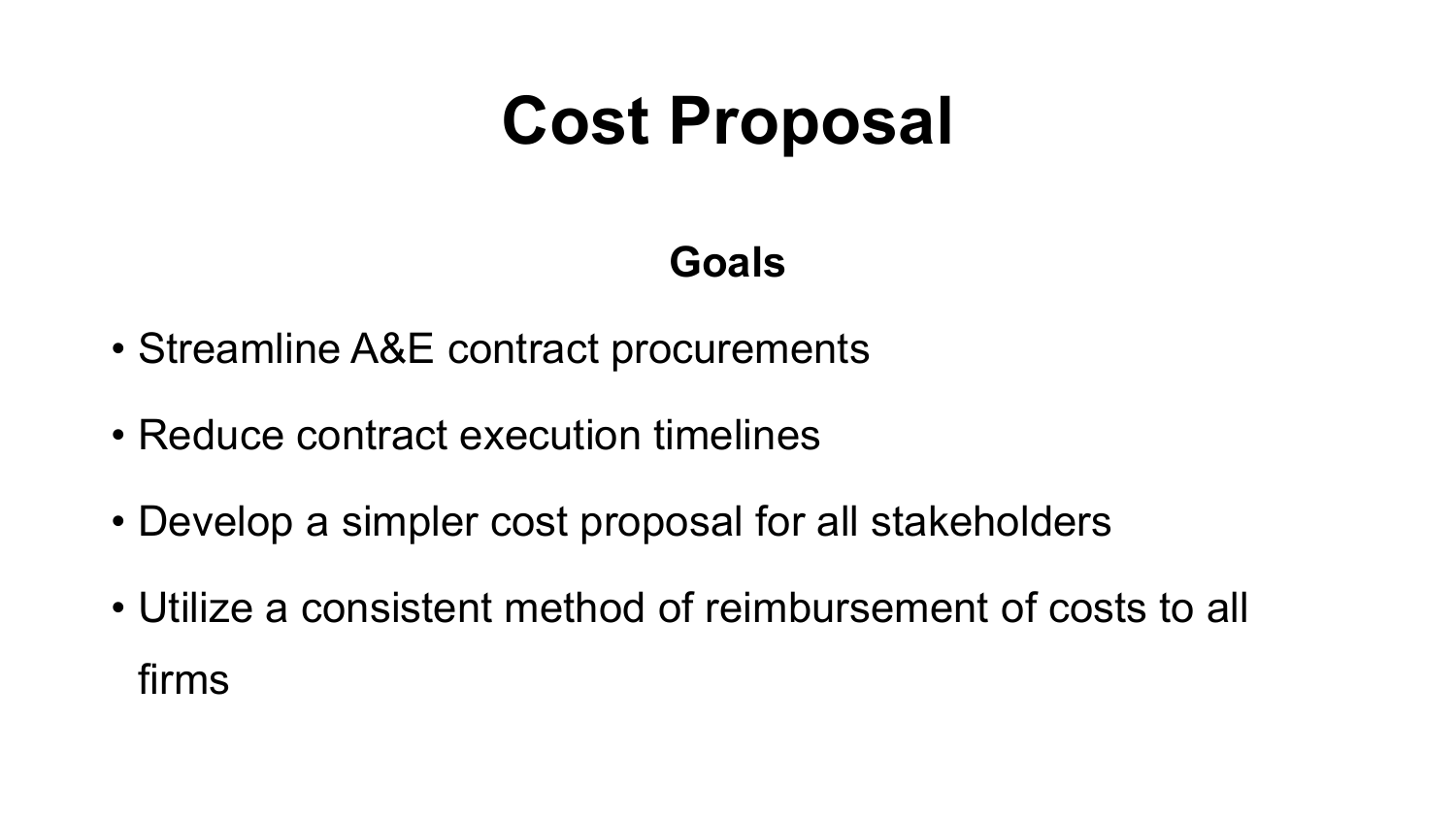# **Websites**

• New Caltrans Website:

<https://dot.ca.gov/>

- Caltrans, Division of Procurement and Contracts (DPAC) A&E Website: <https://dot.ca.gov/programs/procurement-and-contracts>
- Look Ahead Report:

https//dot.ca.gov/programs/procurement-and-contracts/ae-contract-information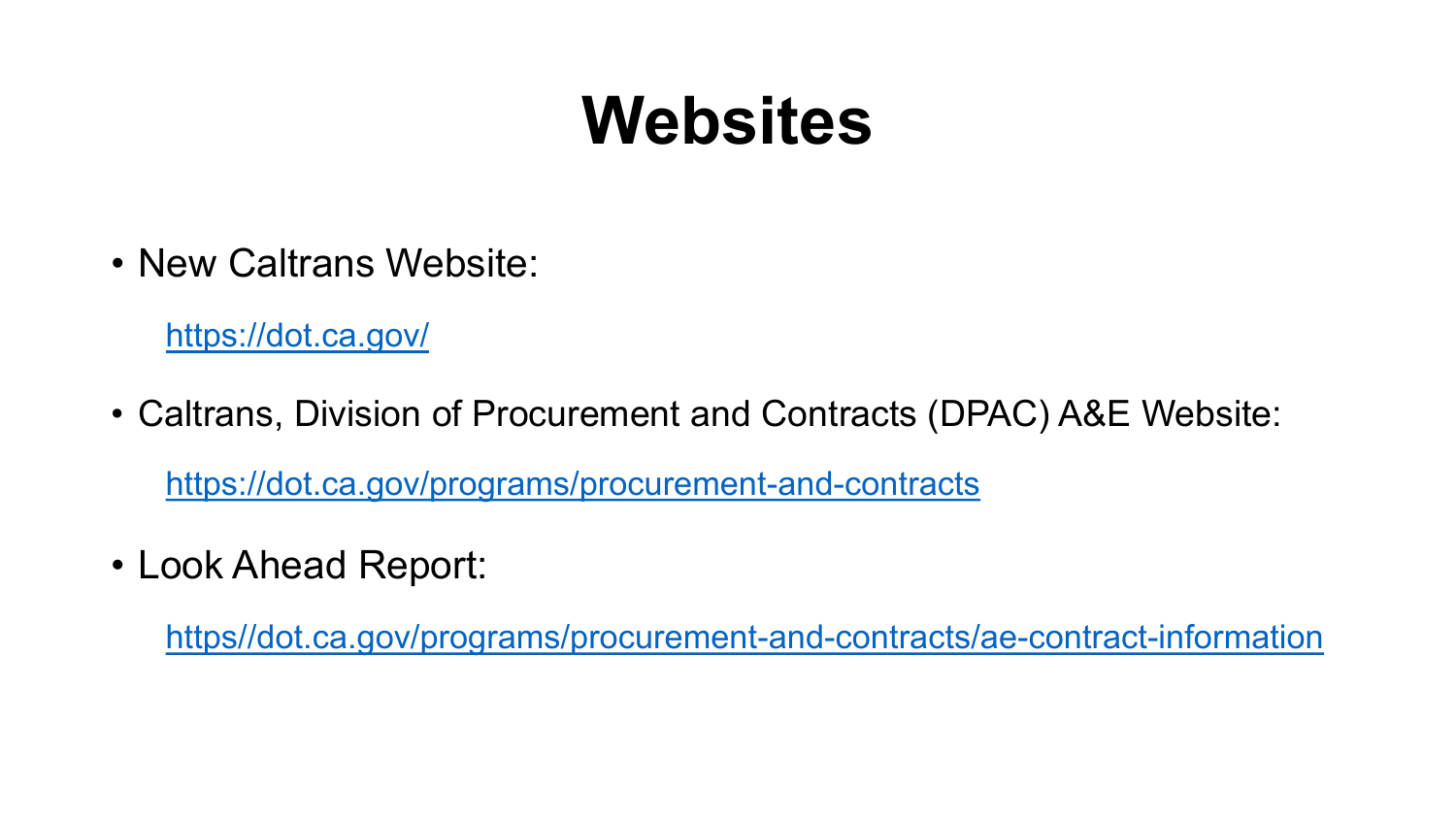# **Networking & Partnering Opportunity**

- A list of all today's attendees will be posted on the DPAC Website with Prime-Consultants and Sub-Consultants for your reference.
- Utilize the list to form your potential team partners
- Are you planning to be a:
	- Prime or sub-consultant and
	- Primes to possibly host teaming Webex? (Advertised in OCR Events Calendar)